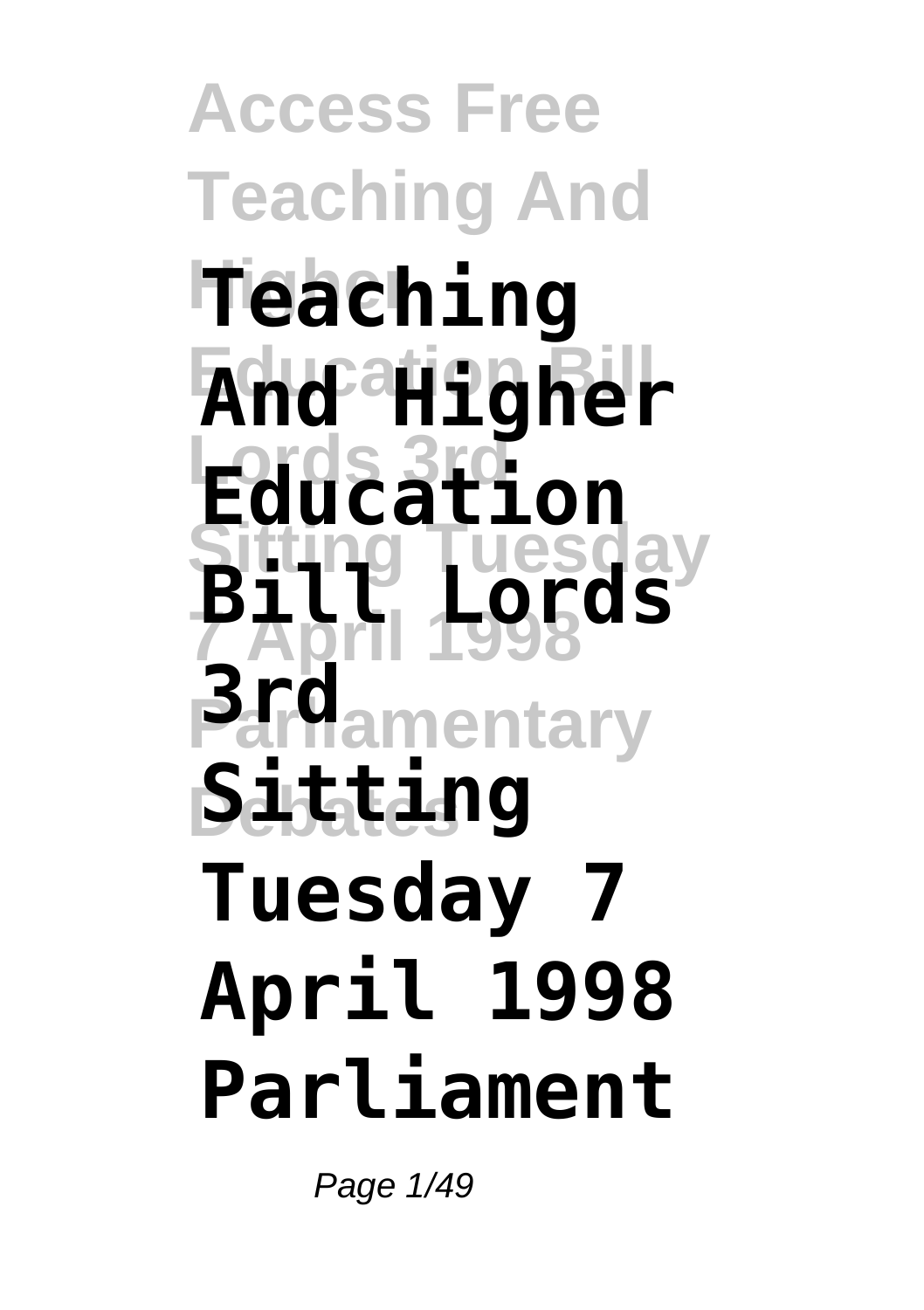**Access Free Teaching And Haigy**er **Debates** Bill Yeah, **S** reviewing **Sitting Tuesday** a book **teaching 7 April 1998 education bill Parliamentary lords 3rd Debates 7 april 1998 and higher sitting tuesday parliamentary debates** could ensue your close Page 2/49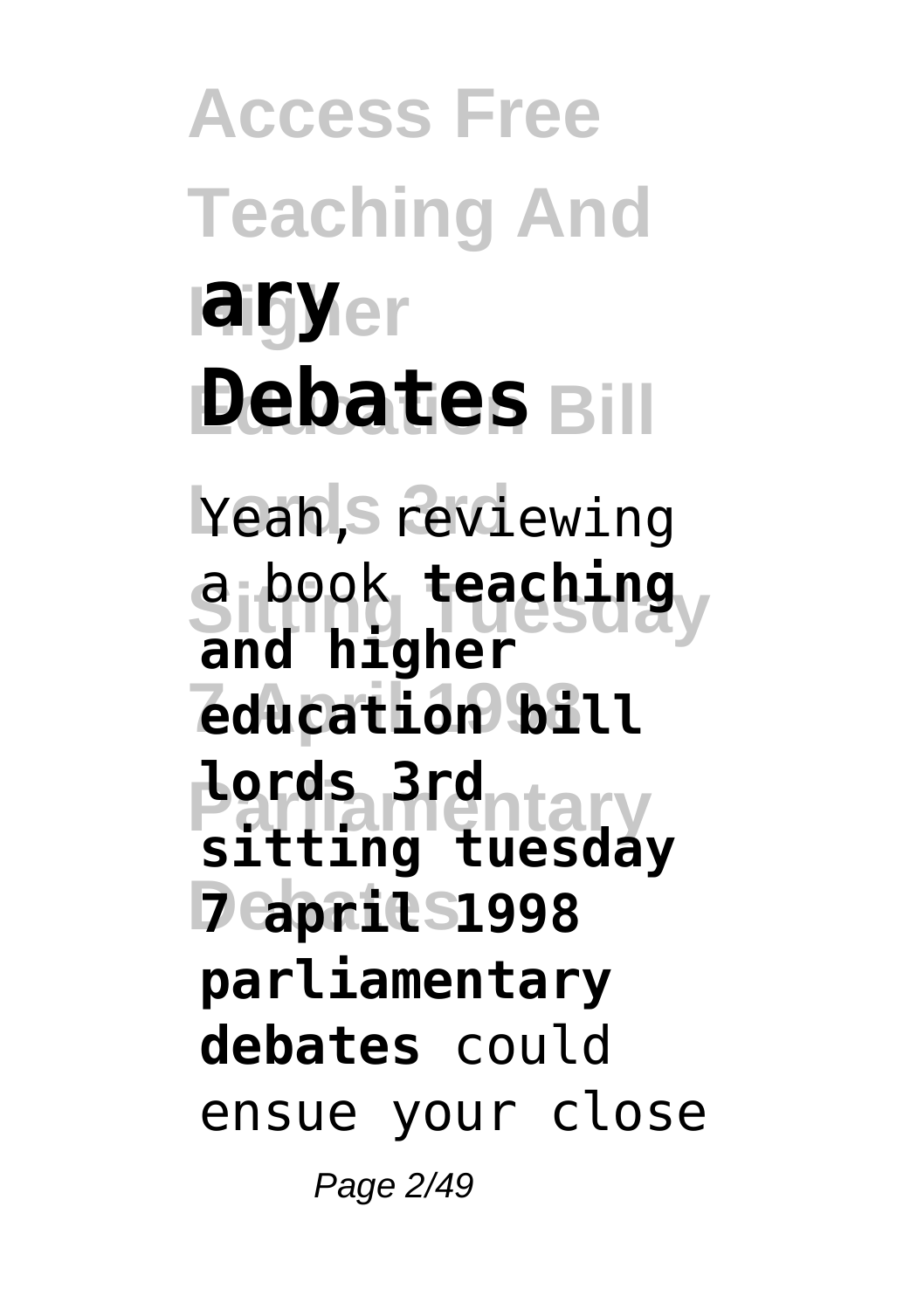**Access Free Teaching And Higher** contacts **Listings.** This **Lords 3rd** the solutions **for iyou Toebelay successfulggAs** *<u>Parrying</u>* butry does not suggest is just one of understood, that you have fantastic points.

Comprehending as Page 3/49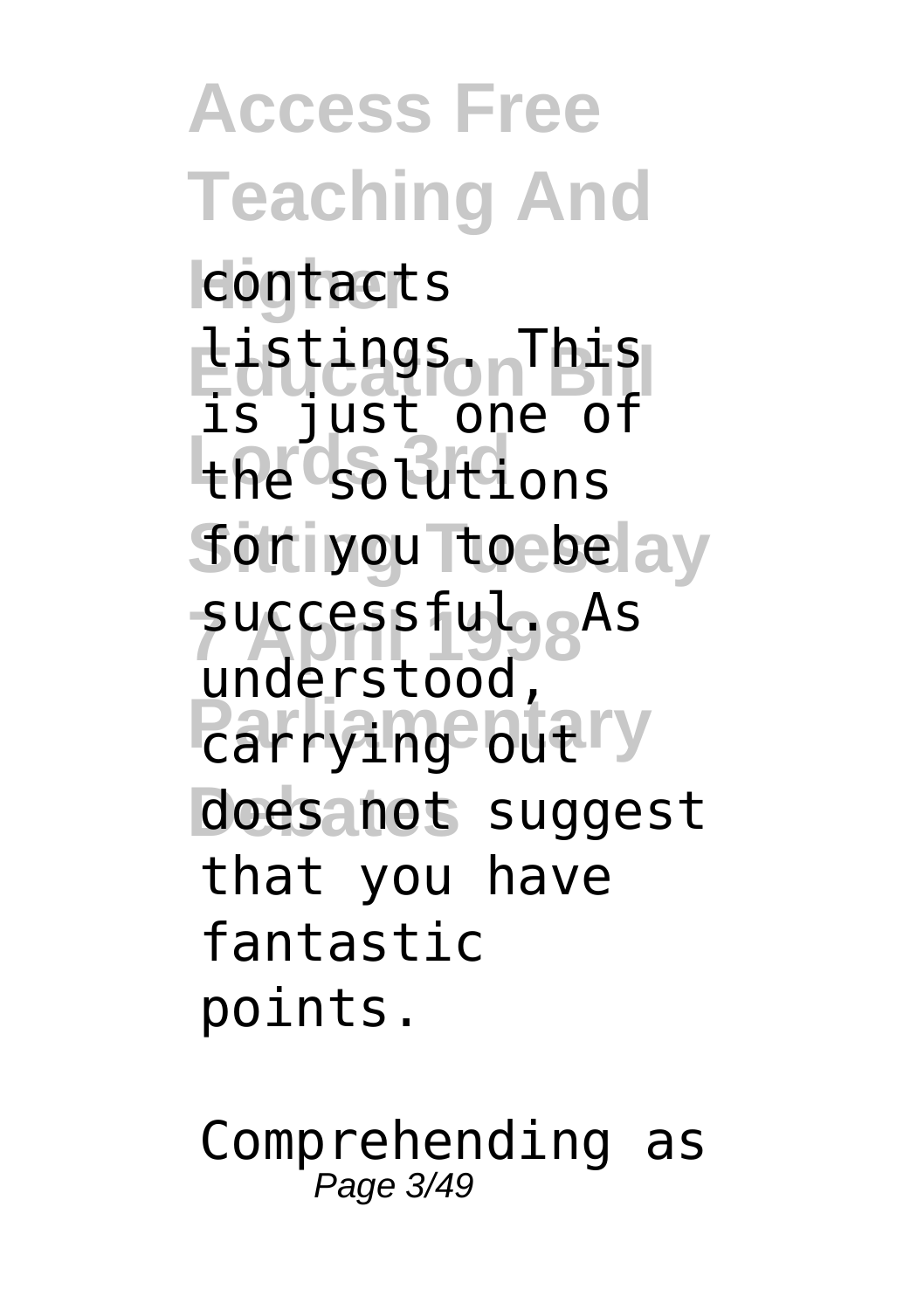**Access Free Teaching And Higher** with ease as union even more<br>than additional **Lords 3rd** will offer each success<sub>T</sub> next-ay door to, the **With easenasry** perception of union even more statement as this teaching and higher education bill lords 3rd sitting tuesday Page 4/49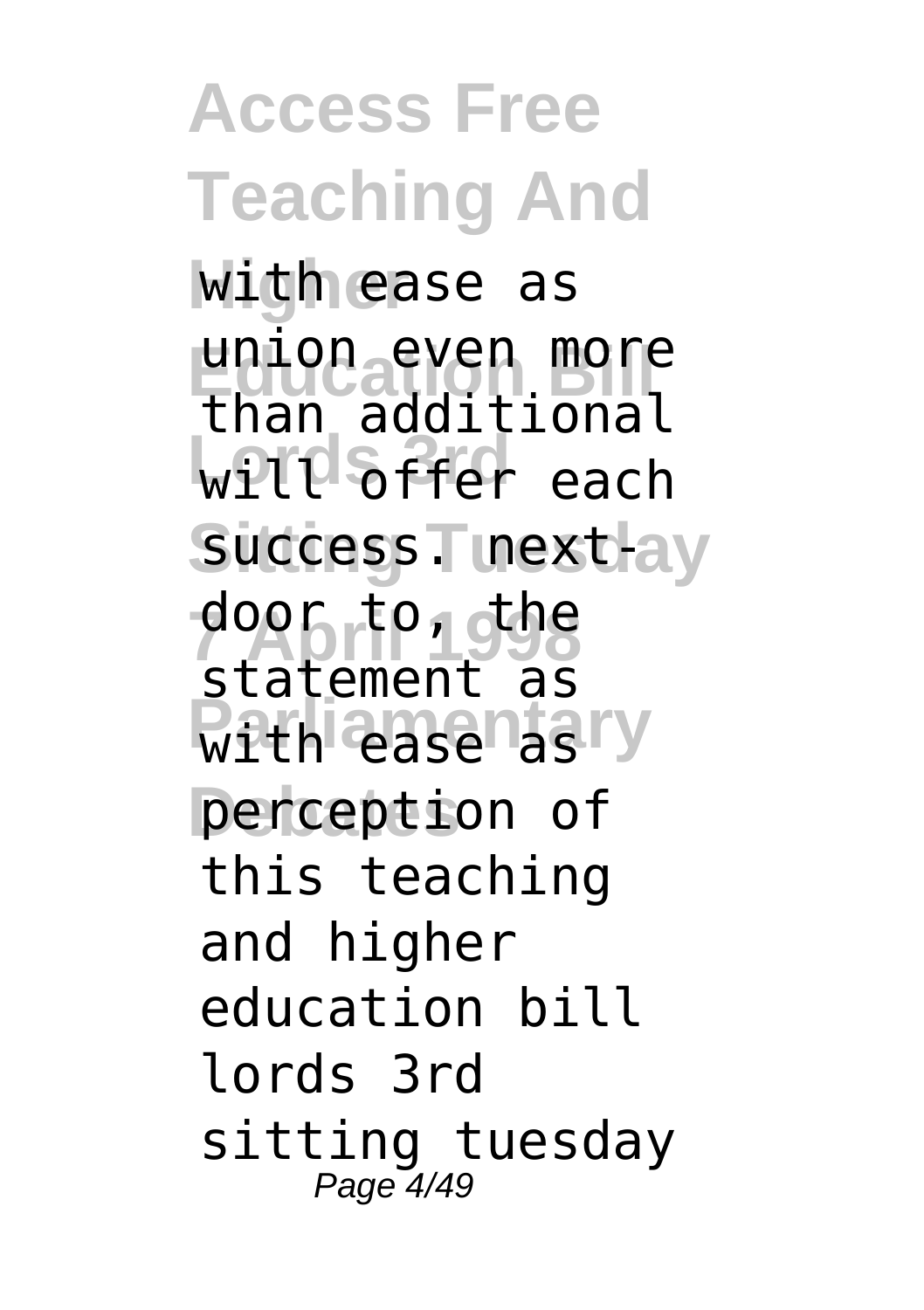**Access Free Teaching And Higher** 7 april 1998 parliamentary<br>debates 22**P** taken as d Skilhfullyeaslay picked to act. debates can be

**Beate of the ry Debates** College Value Investing **Principles** \u0026 Approach | Bill Nygren | Talks at Google Page 5/49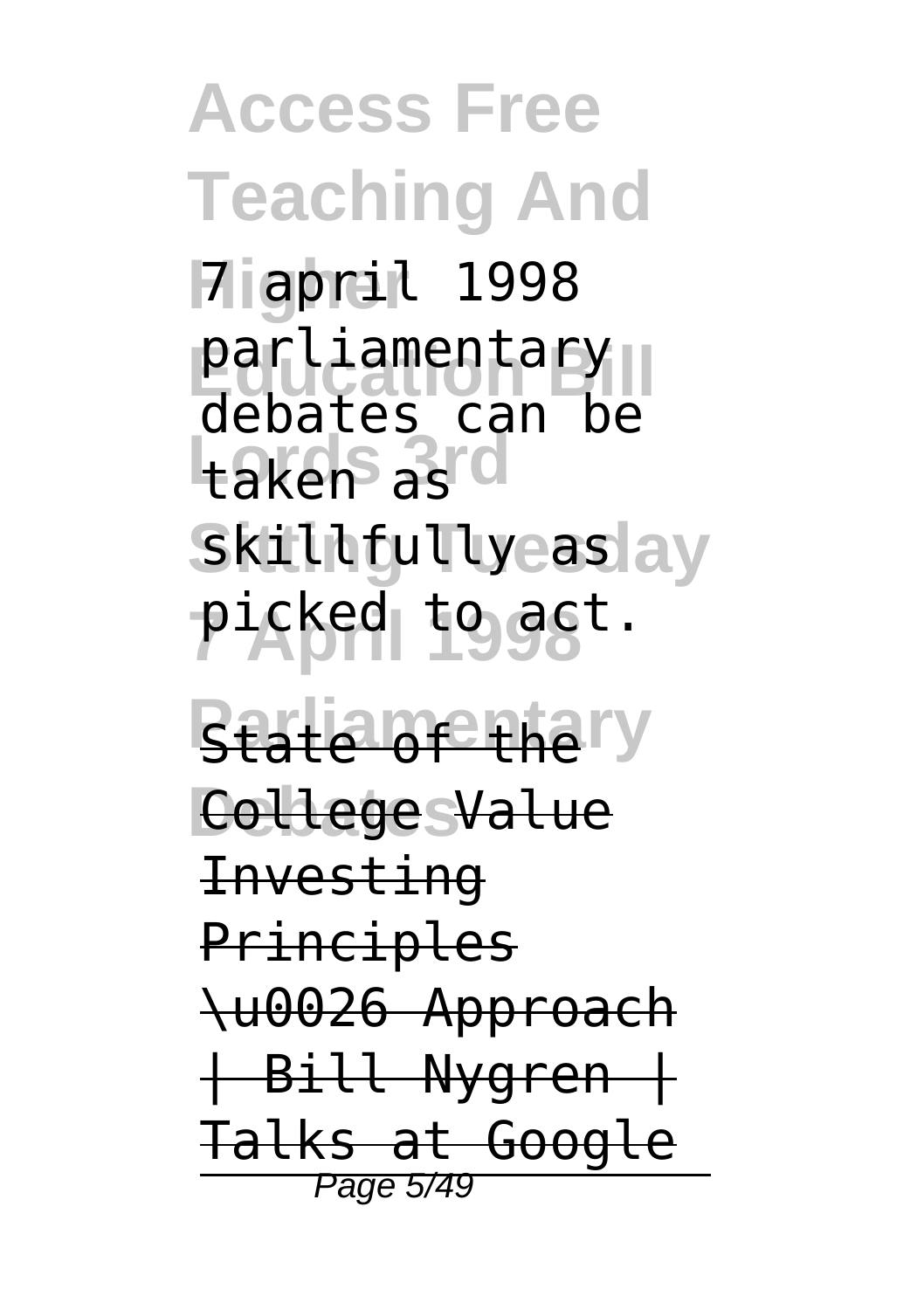**Access Free Teaching And Higher** William Ackman: **Everything You** About Finance and Investing in **Under an Hour | Parliamentary** DifeateBill Need to Know Big Think Burnett | TEDxStanford*What makes a good teacher great? | Azul Terronez |* Page 6/49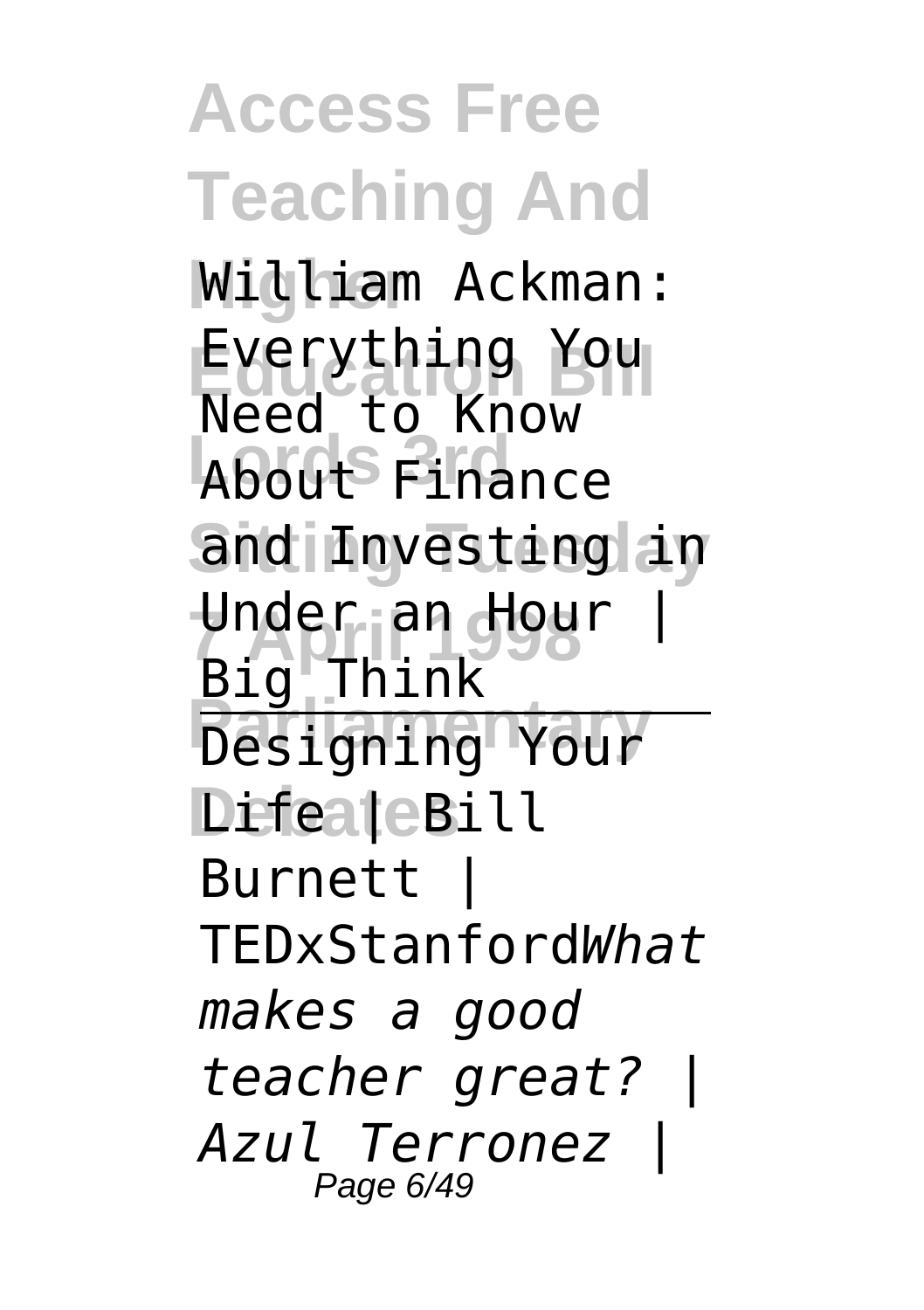**Access Free Teaching And Higher** *TEDxSantoDomingo* **Education Bill Pedagogies** in **Higher Education 7 April 1998** Higher Education **Pund Details<sup>ry</sup>** Why College Is Effective Emergency Relief So Expensive In America*NIO Stock Soared 16% to \$32 \u0026 Why I think It Will* Page 7/49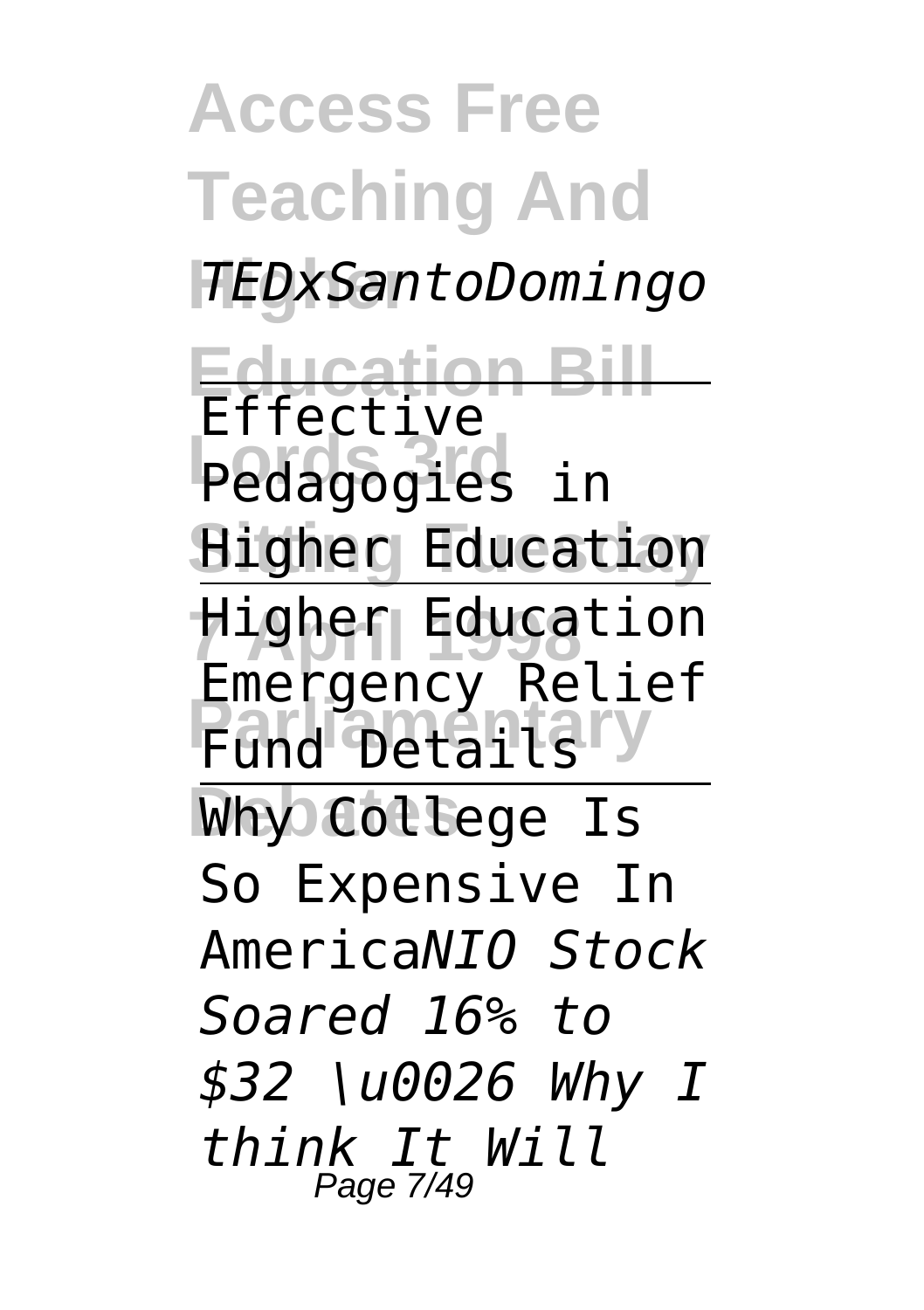**Access Free Teaching And Higher** *Keep Going* **Education Bill** *Higher and* **Lords 3rd** Capitalism vs. Socialism: eA day **Soho Forum**<sub>98</sub> **Webinar** 6ntary **Teaching** *Higher in Price* Debate **UB** Methodologies, Part II: Active Learning: Why and How How To ABSORB TEXTBOOKS Page 8/49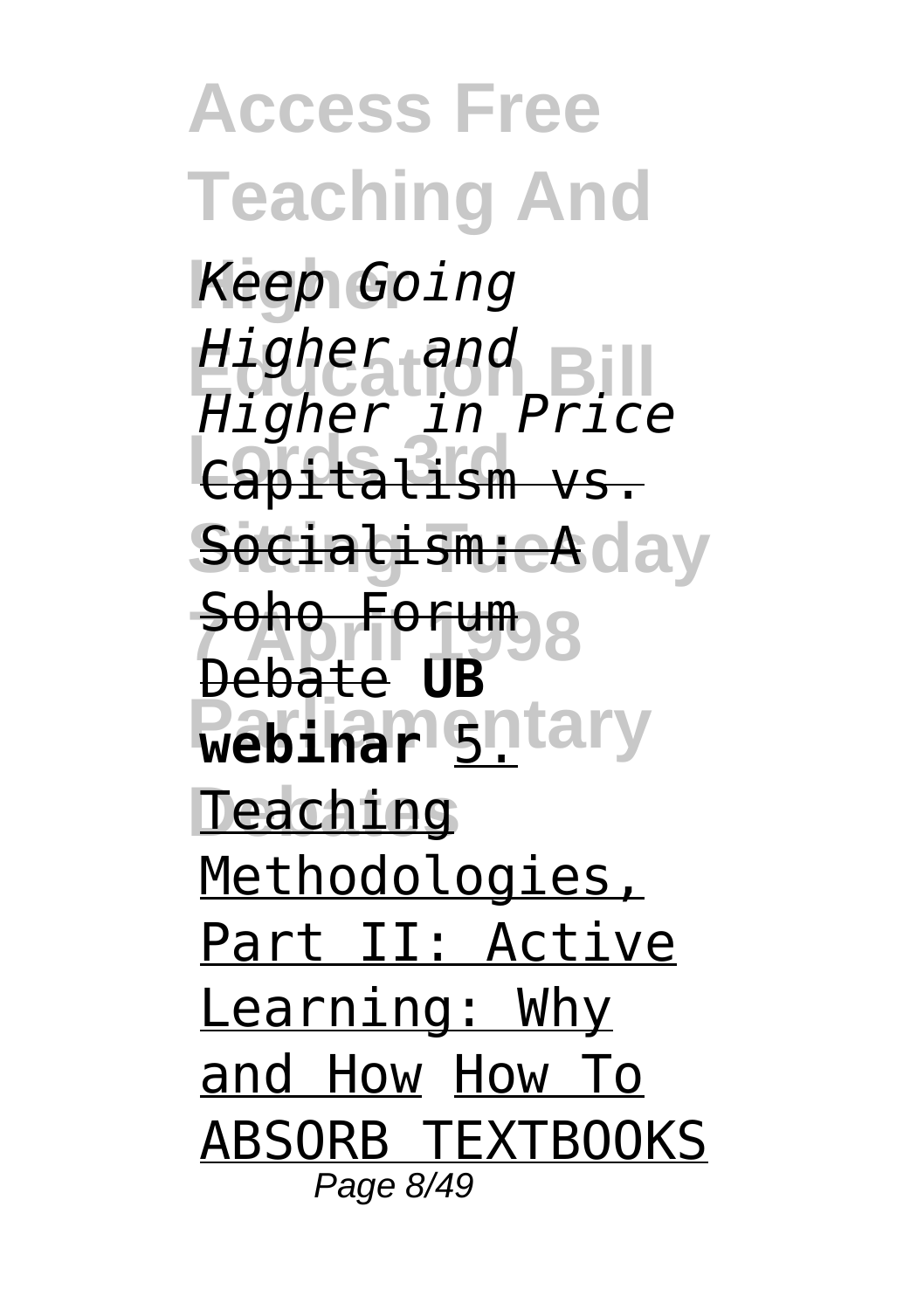**Access Free Teaching And Like A Sponge** How to Read all **Lords 3rd** Jordan Harry | T **Sitting Tuesday** EDxBathUniversit **7 April 1998** y **Parlia pave tRant Higher Education** Book a Day | Is College Worth Opportunity Act: What is it?<del>Go</del> with your gut feeling | Magnus Walker | Page 9/49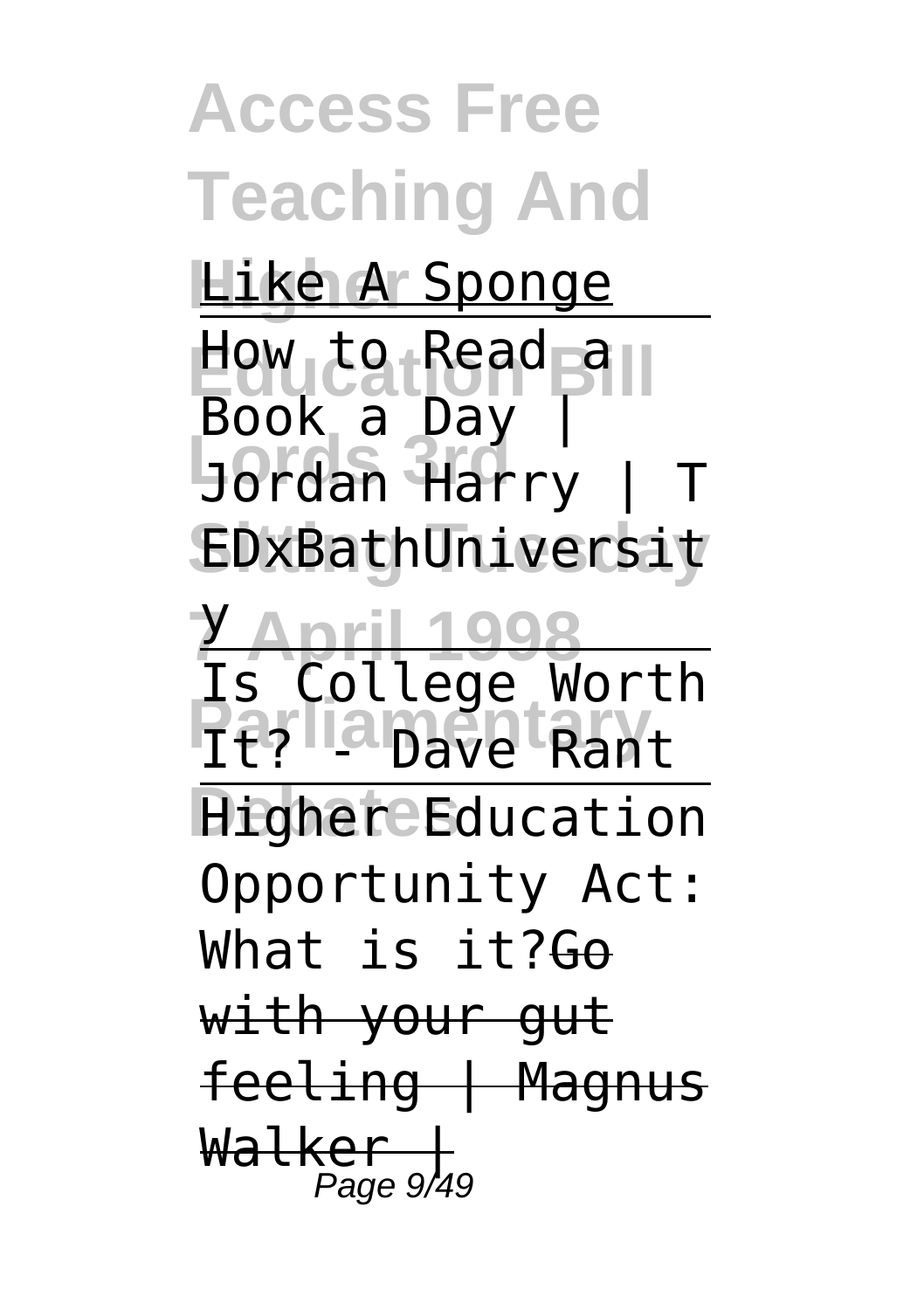**Access Free Teaching And Higher** TEDxUCLA **A well Educated mind vs Lords 3rd mind: Dr. Shashi Sharoor Tatesday 7 April 1998 TEDxGateway 2013** What **is the next Debates** step? **Dave a well formed** 18 Years Old **Ramsey's Steps To Buying A House \$6.28 Billion Stimulus Grants For** Page 10/49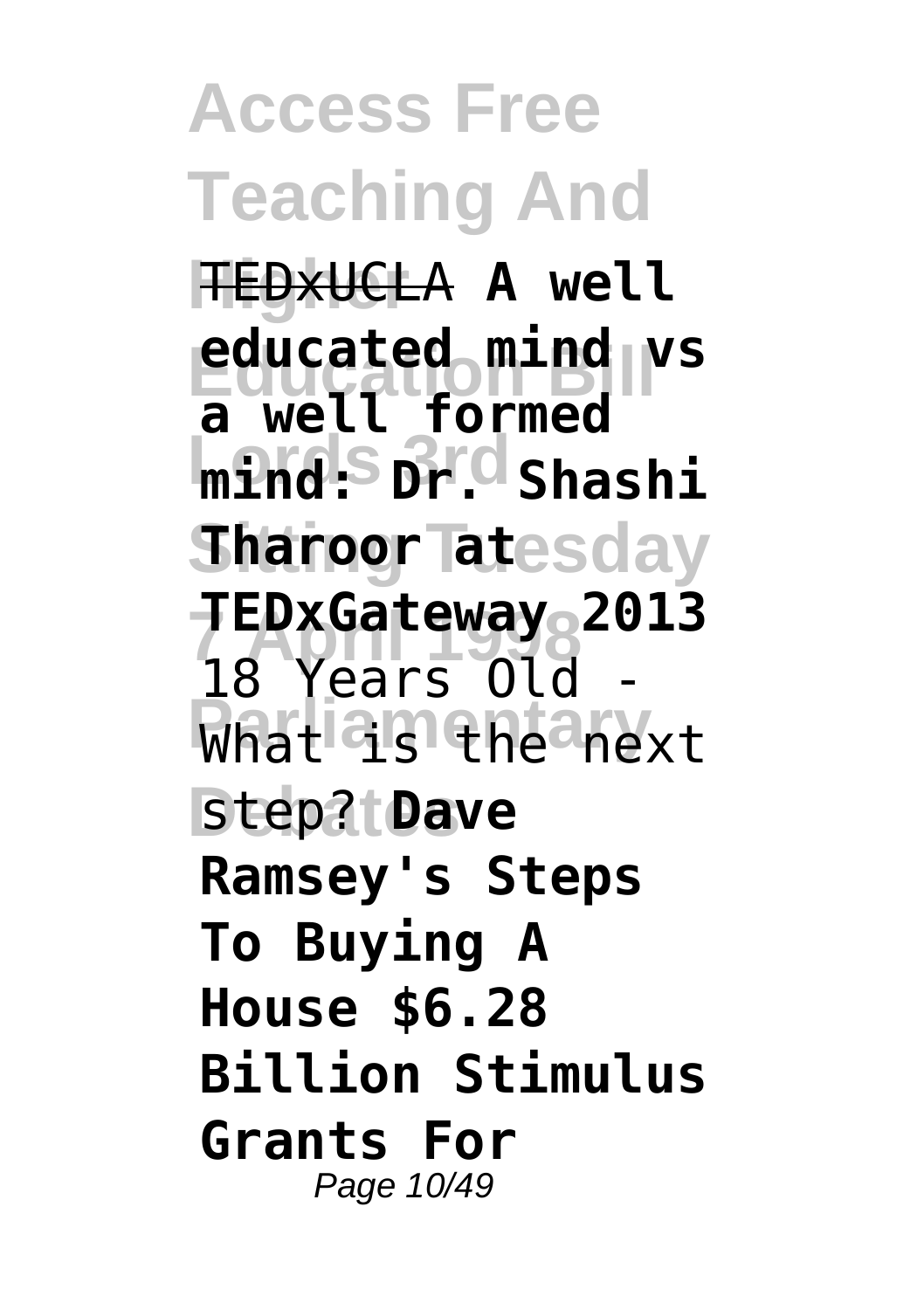# **Access Free Teaching And**

**Higher College Students Education Bill [TIME SENSITIVE] Lords 3rd Where Super Rich Sitting Tuesday Kids Go** How To **Pay For College Parliamentary** How To Pay For Colleges10 Books **10 Universities** (The Right Way) EVERY Student Should Read - Essential Book Recommendations *Teaching art or* Page 11/49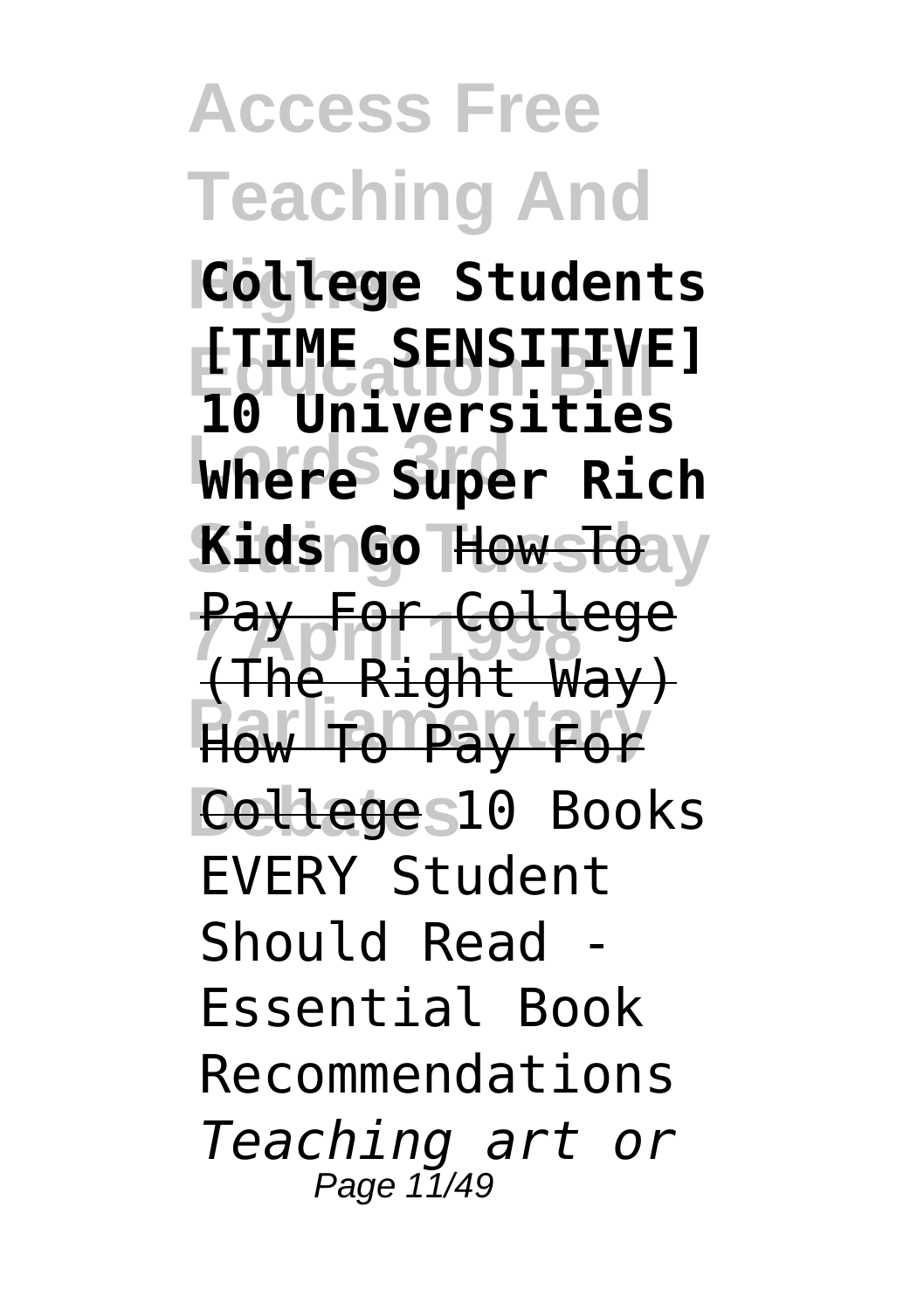**Access Free Teaching And Higher** *teaching to* **Education Bill** *think like an* **Lords 3rd** *Foley |* **Sitting Tuesday** *TEDxColumbus* **7 April 1998** Social Justice **Parliamentary** Chaffee<sub>S</sub> *artist? | Cindy* Belongs In Our TEDxBeaconStreet How I Taught Myself an Entire College Level Math Textbook Page 12/49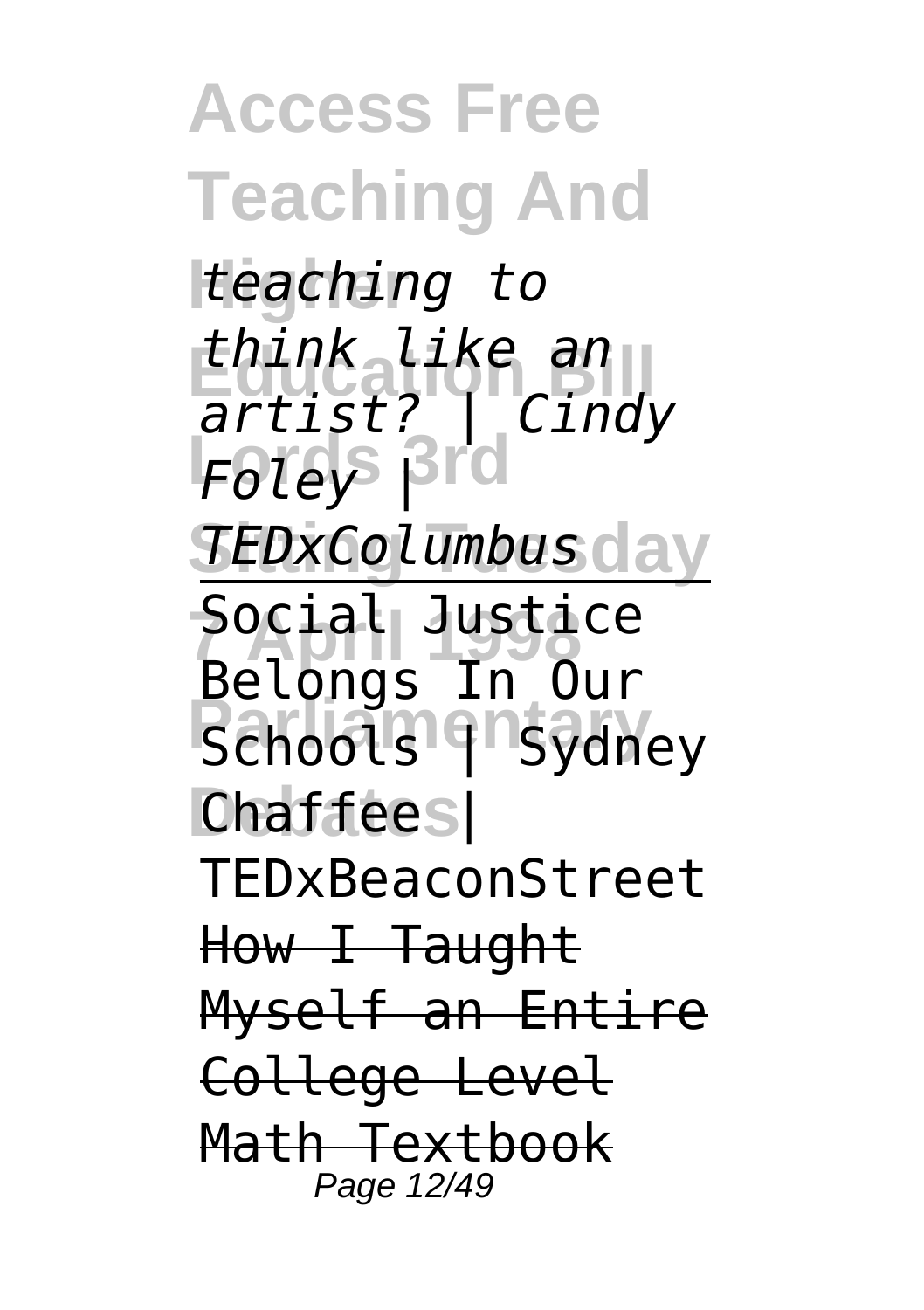**Access Free Teaching And Higher What is a Education Bill education? David Lords 3rd Ray at TEDxOU SheiQcisiseotlay 7 April 1998 Higher Education Barlammar Aliy Dan at EDxUCP college in Pakistan. | Teaching And Higher Education Bill** Teaching and Higher Education Page 13/49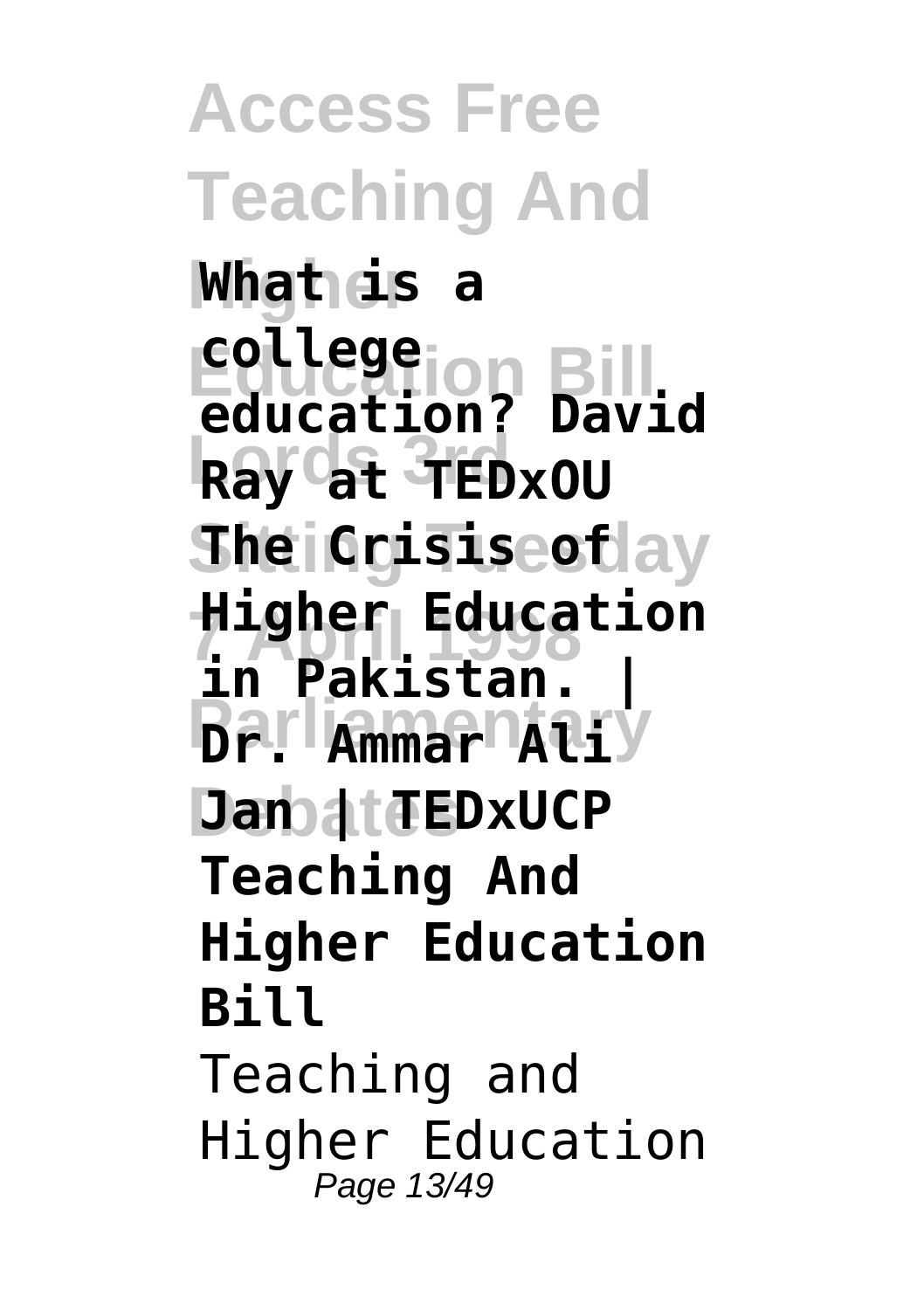**Access Free Teaching And Higher** Act 1998 is up to date with all<br>
shanges known to **Lords** 3 Force on or before 30 day September 2020.<br>There *<u>Changes</u>* that may be brought into changes known to There are force at a future date. Revised...

#### **Teaching and** Page  $1\overline{4}/49$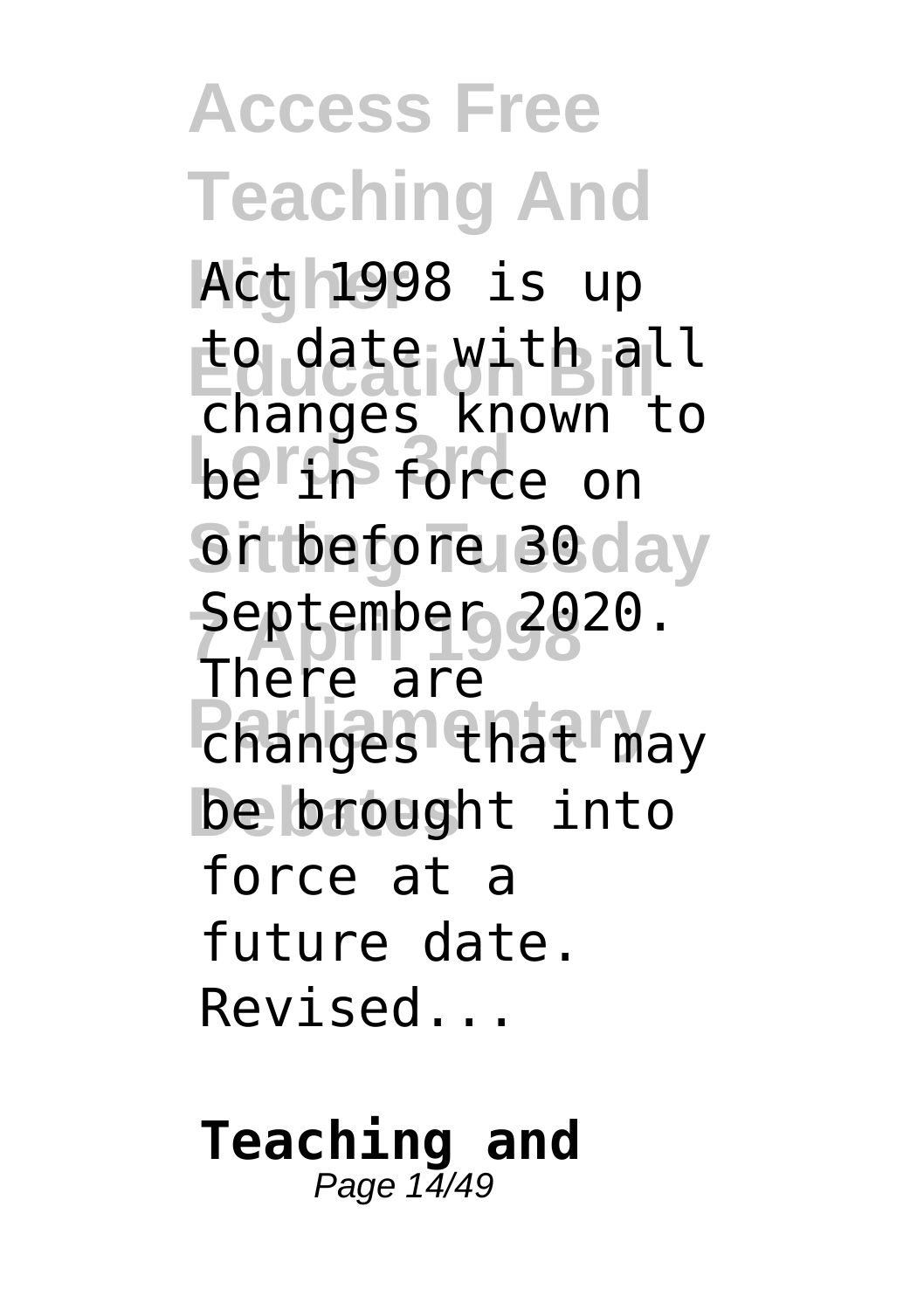**Access Free Teaching And Higher Higher Education Education Bill Act 1998 - Legis Lords 3rd** Teaching and **Higher Education 811**<br>Explanatoby **PENANCIALITY MEMORANDUM : The lation.gov.uk** EXPLANATORY AND Bill introduces a range of provisions relating to the teaching Page 15/49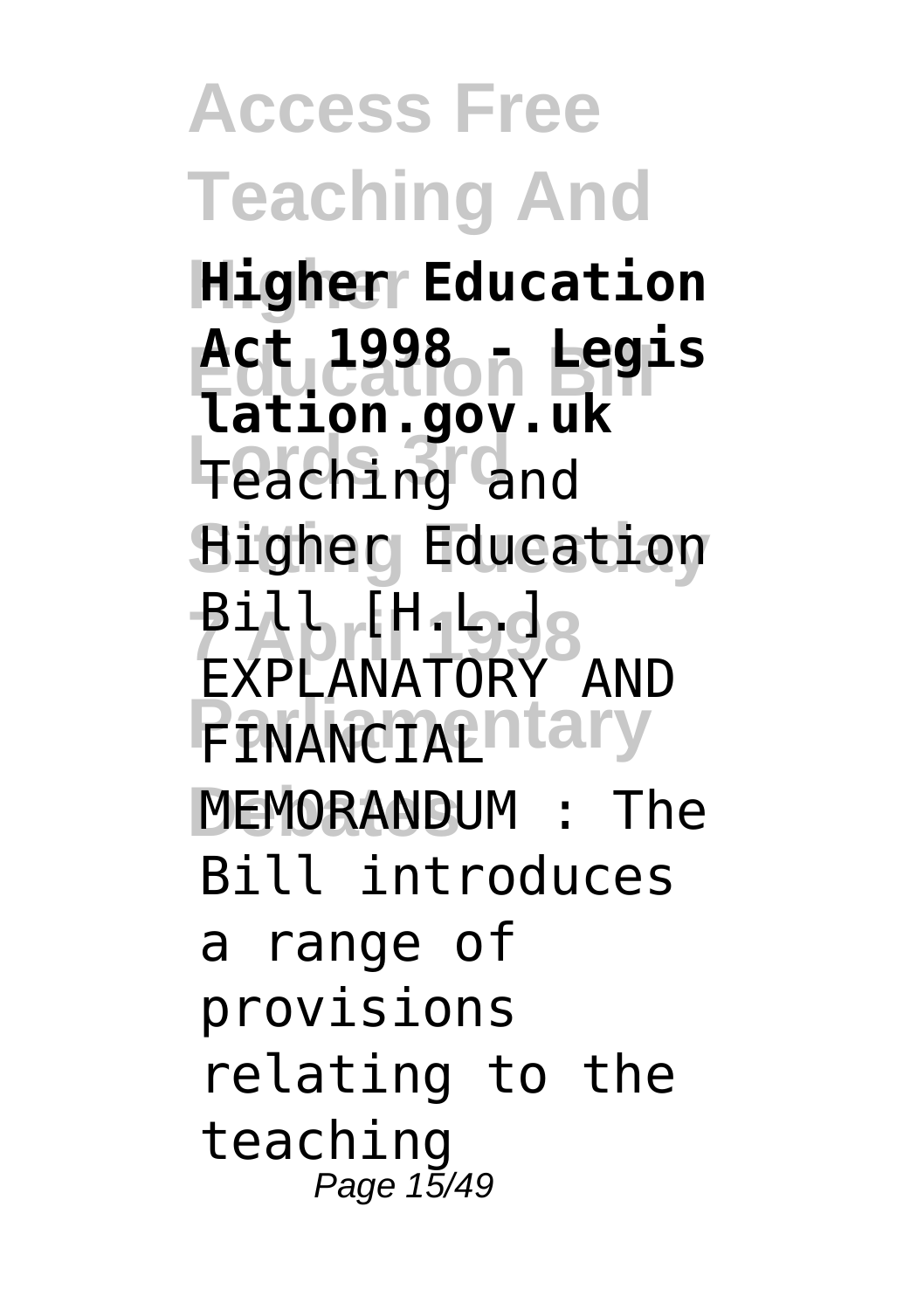**Access Free Teaching And Higher** profession, and **further and Bill Lords 3rd** and young people SntworkTutsday **provides for the Paceherathtary Debates** Teaching Council higher education establishment of for England and a General Teaching Council for Wales; for newly ... Page 16/49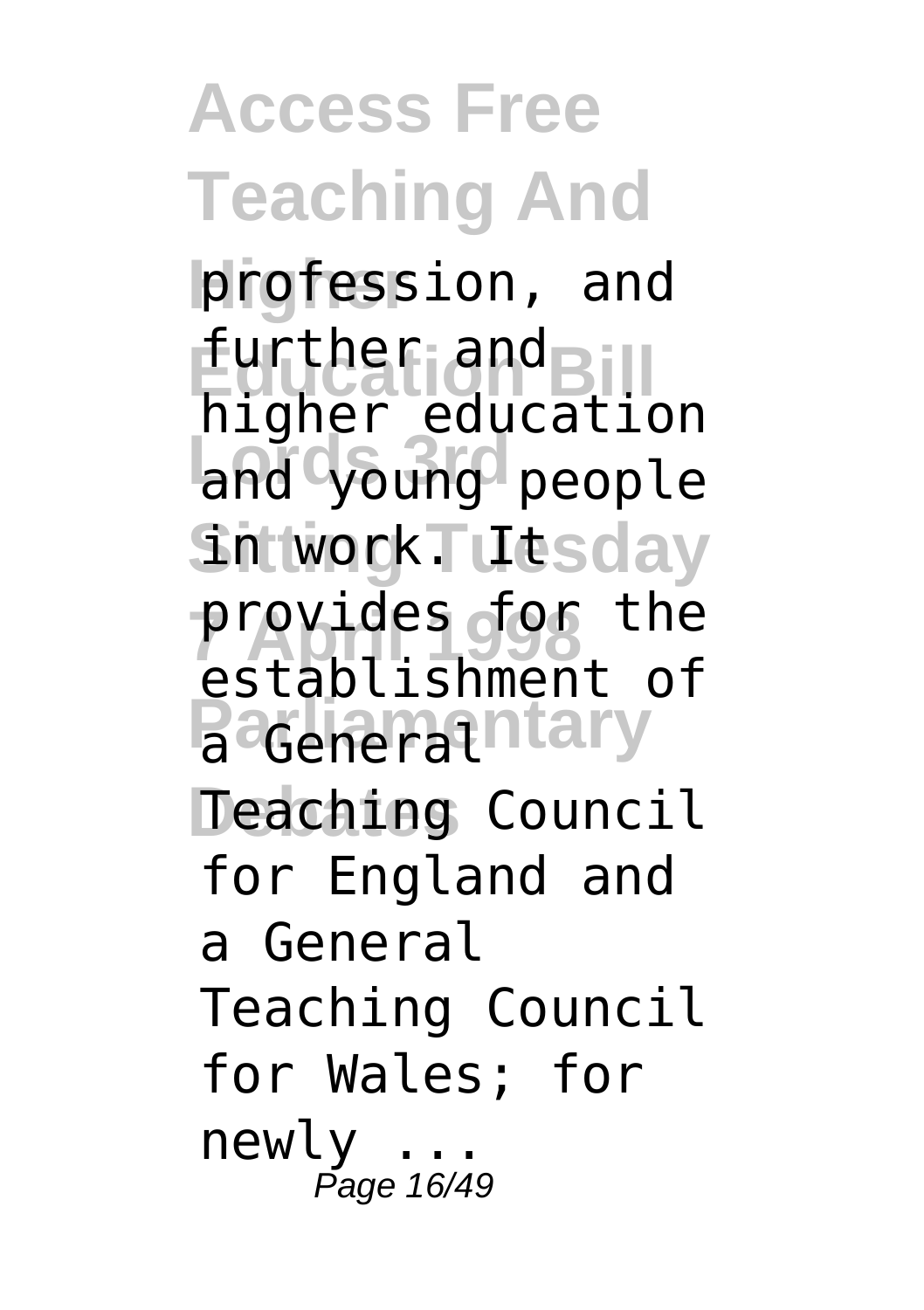**Access Free Teaching And Higher Education Bill Higher Education Lords 3rd Bill [H.L.] Sitting Tuesday** The Teaching and **Higher Education**<br>Pill 12 **Patroduced iny** the House of **Teaching and** Bill was Lords on 26 November 1997 and passed into law as an Act after completing Page 17/49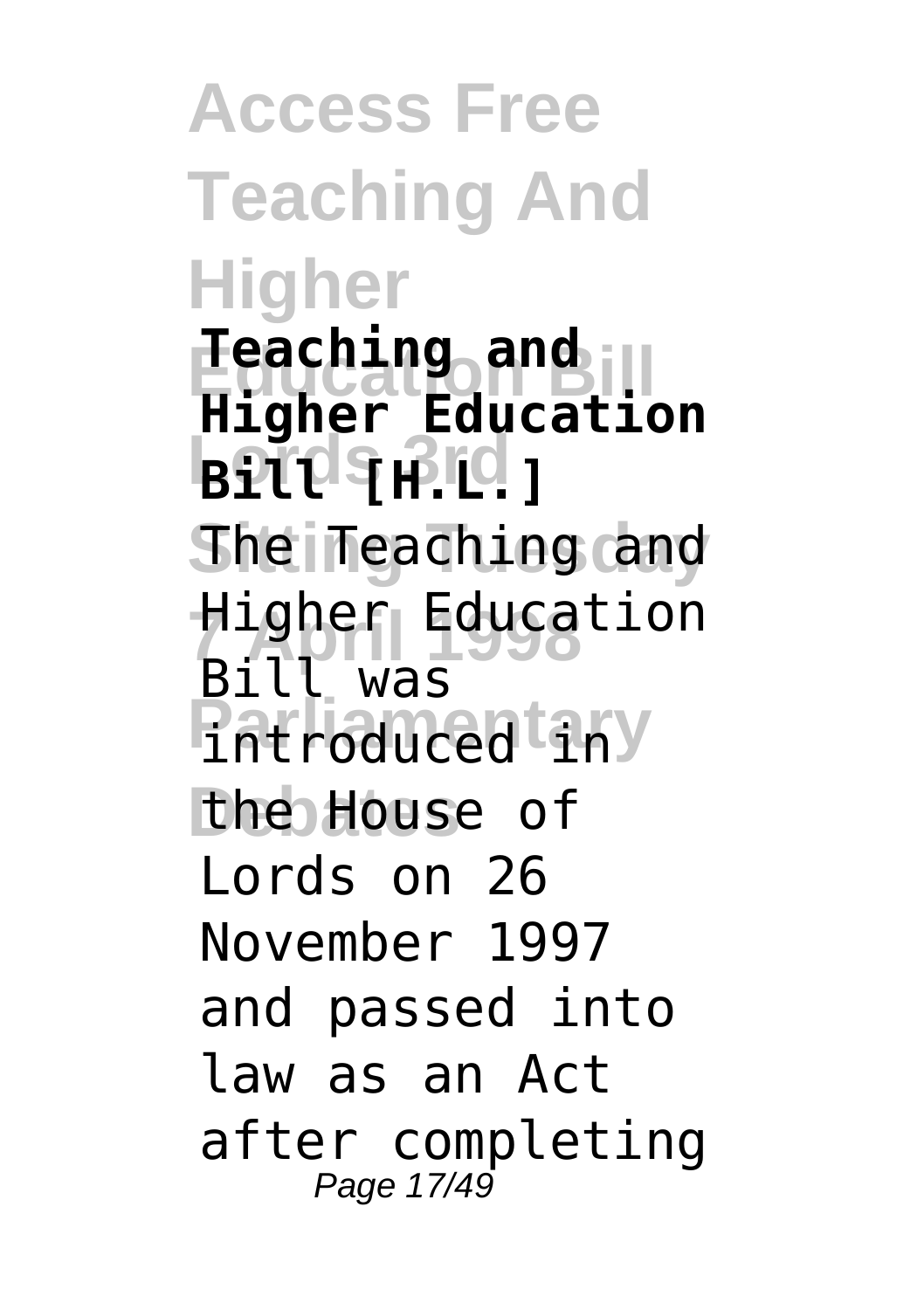**Access Free Teaching And** l**it**gher parliamentary<br>Passesse on 16 **Lords 3rd** July 1998. Other **Mainng Tuesday 7 April 1998 BBC News | Parliamentary Legislation | Debates Teaching and** passage on 16 **Higher Education Act** Teaching and Higher Education Bill Originally Page 18/49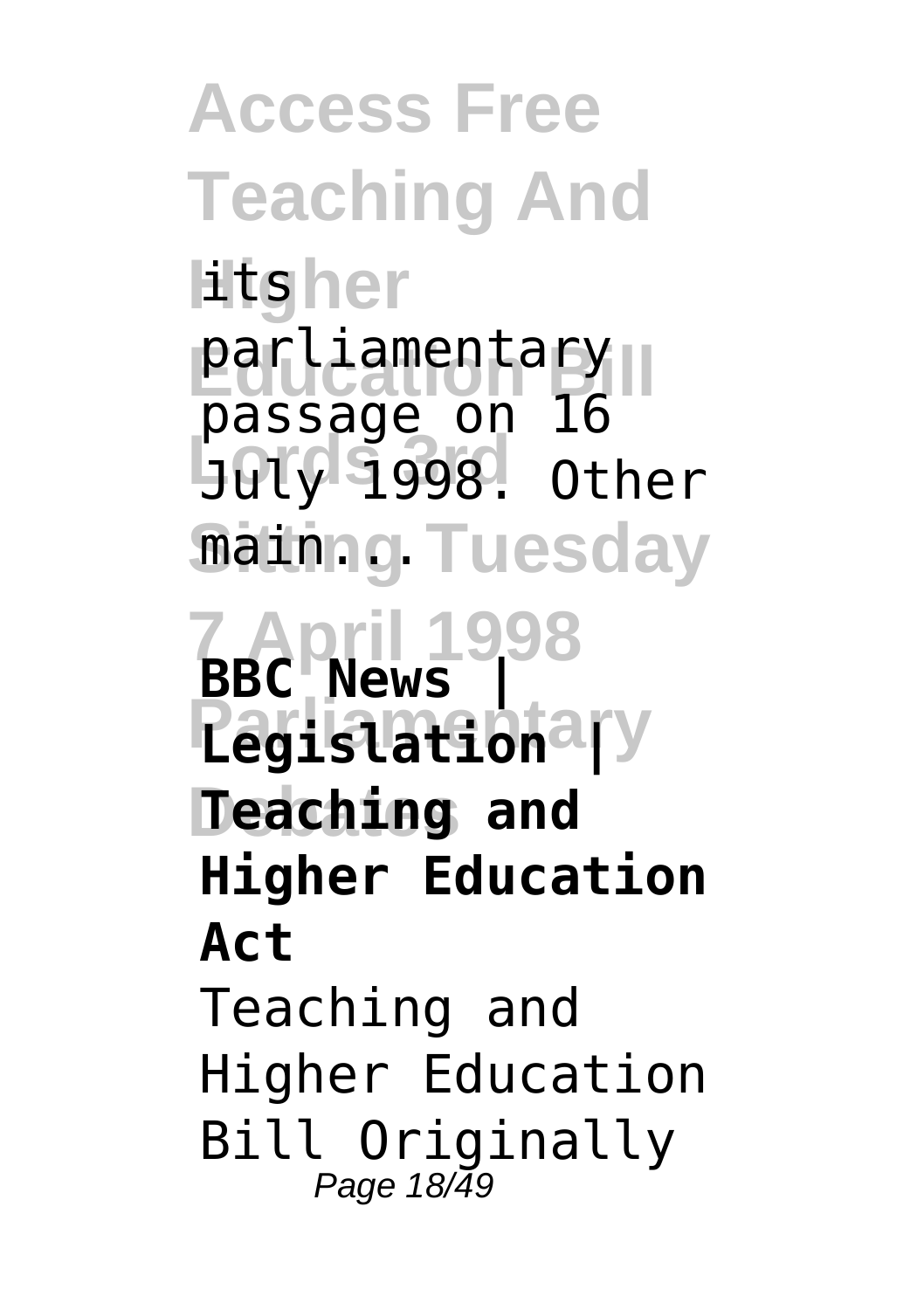**Access Free Teaching And Higher** the measures in **Education Bill** including the **Lords 3rd** introduction of Student Tuitiony **7 April 1998** fees - were to **Fincluded Inathe Billatosimprove**  $\overline{\texttt{this}}$  Bill, have been school standards....

**BBC News | Legislation |** Page 19/49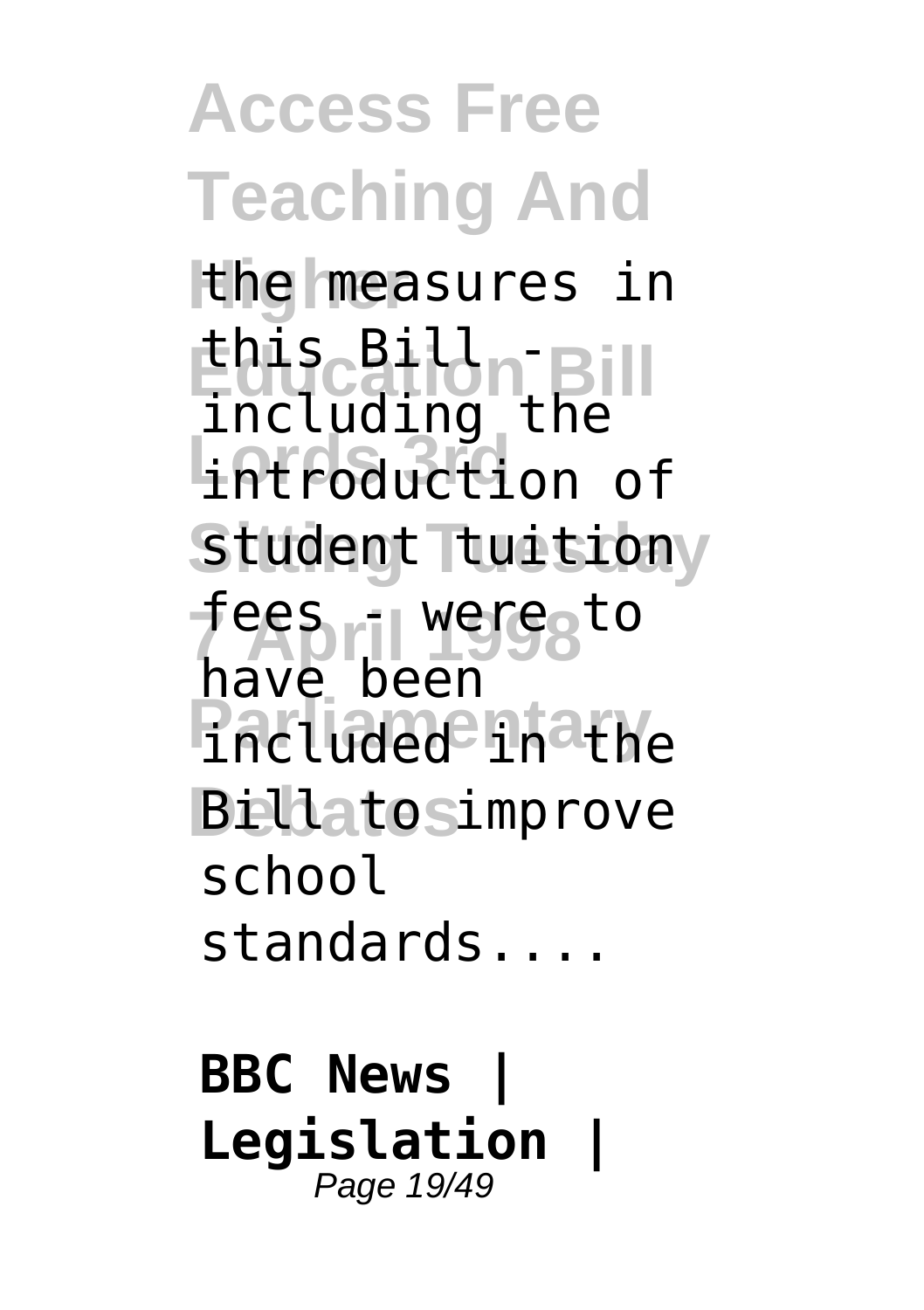**Access Free Teaching And Higher Teaching and Education Bill Higher Education Lords 3rd** The Teaching and **Higher Education 7 April 1998** Act 1998 was **Parliamentary** United Kingdom Parliament on 16 **Bill** enacted by the July 1998. It enabled universities to charge tuition fees, and Page 20/49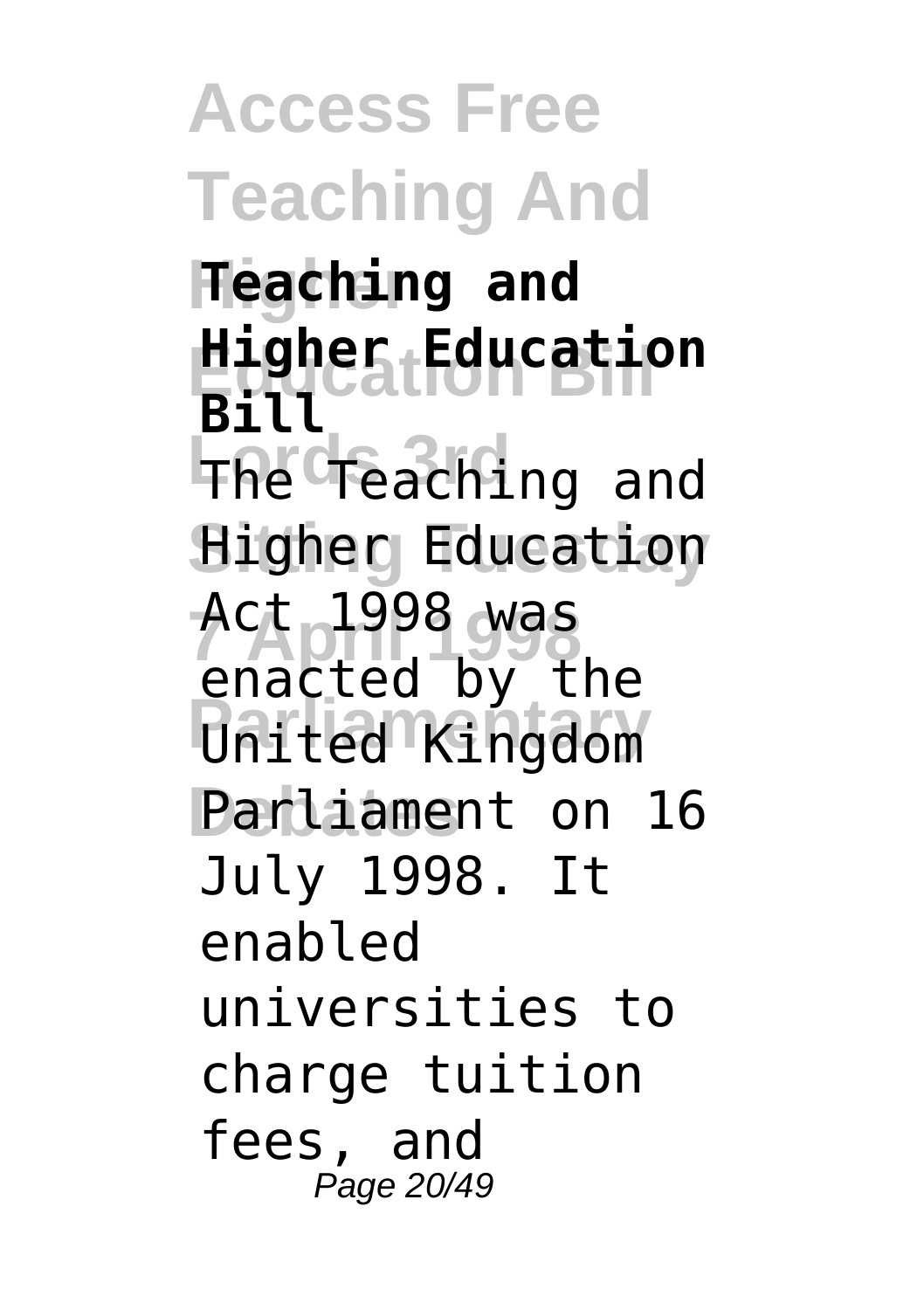**Access Free Teaching And Higher** established Statutory<br>General Teaching **Lords 3rd** Councils for England, Walesay and Northern<br>Tralend and **Paraditication** the **Demittof** the statutory Ireland and the General Teaching Council for Scotland. The act also made provision for Page 21/49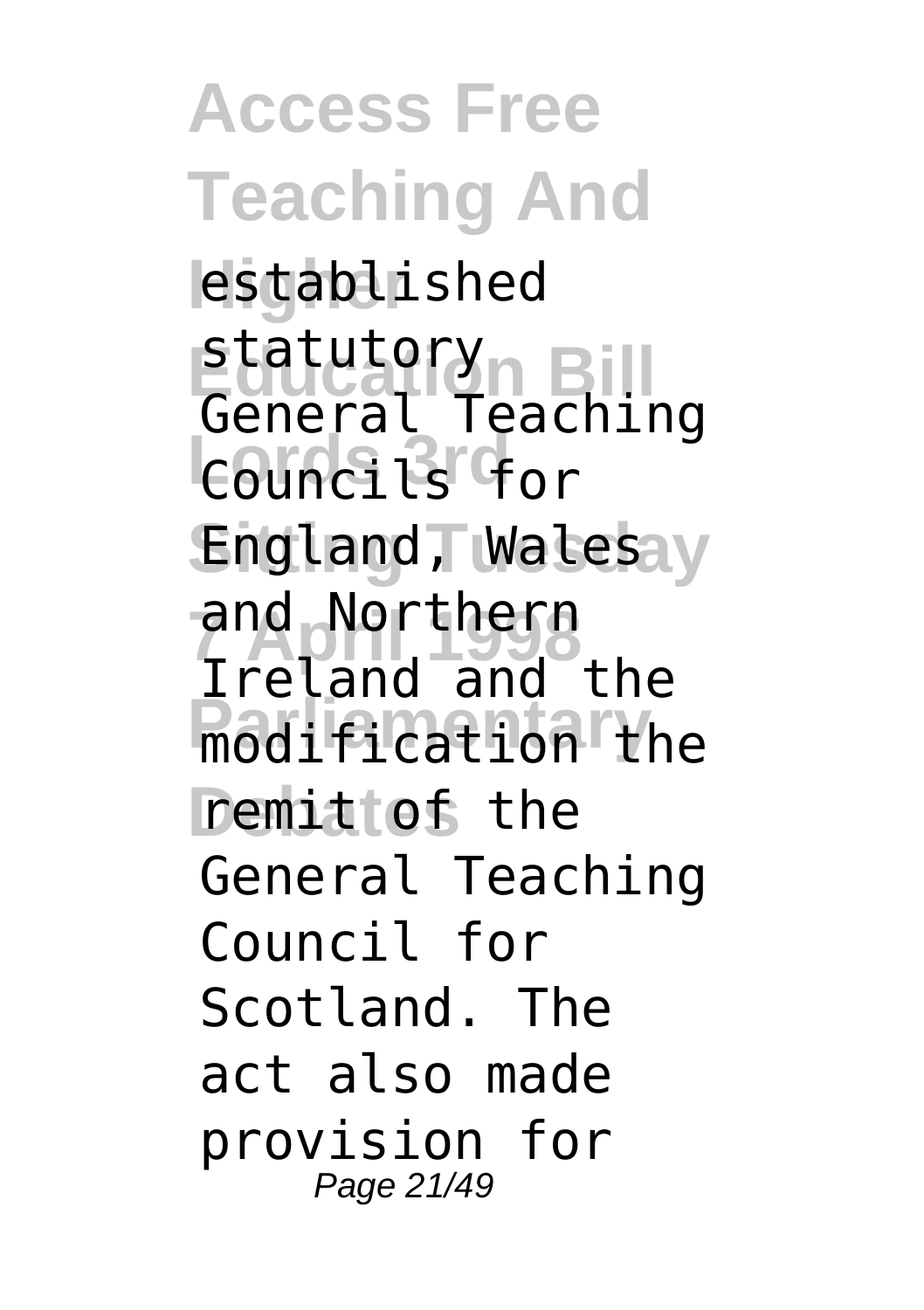**Access Free Teaching And Higher** the new system of student <u>loans</u> **Lords 3rd** introduced, and **Sntroduces** paidy **7 April 1998** leave from work **Pavards antary Debates** qualification. that were for training The passing of thi

### **Teaching and Higher Education** Page 22/49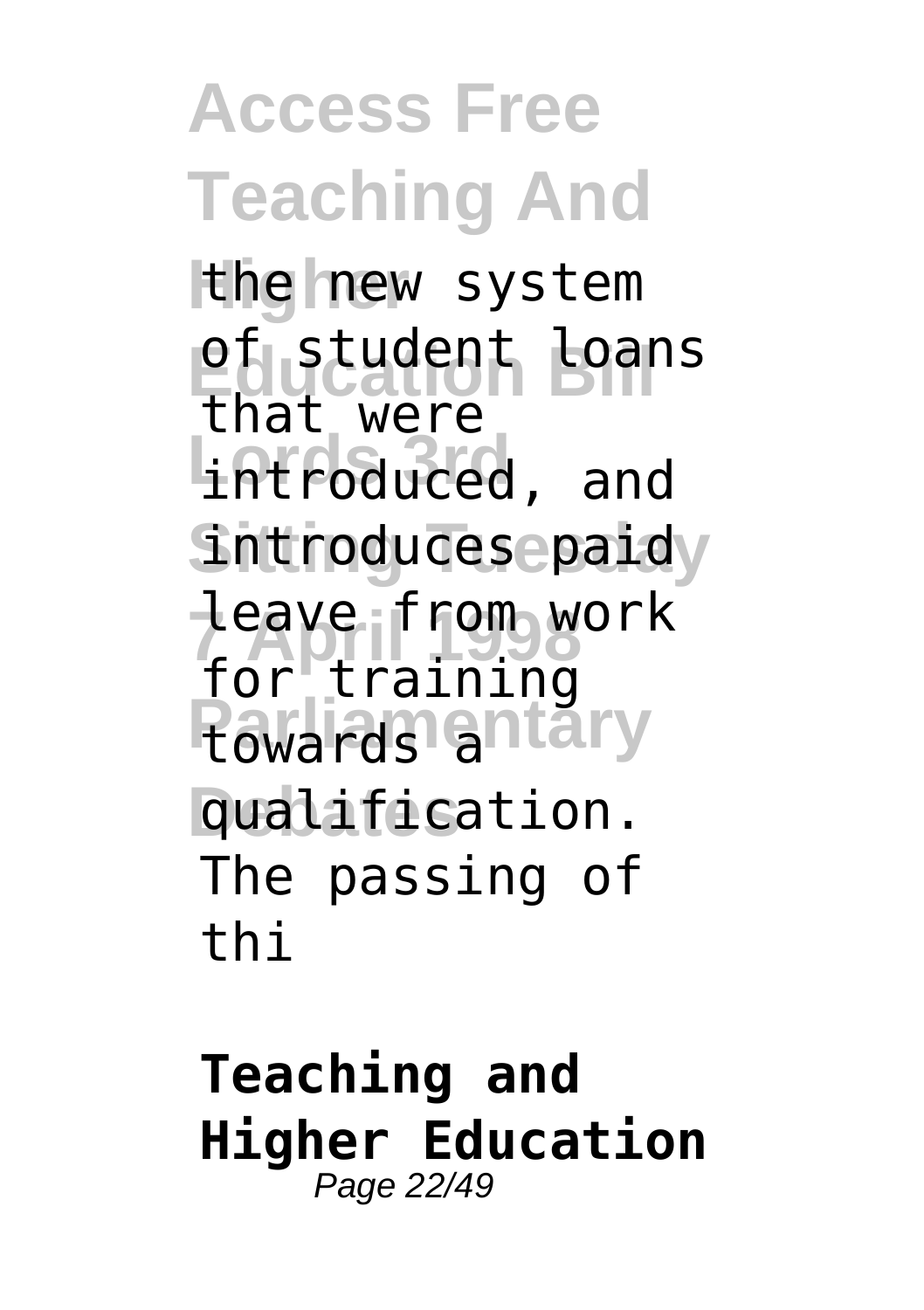**Access Free Teaching And Higher Act 1998 - Wikipedia<br>Higher education Lords 3rd** funding: Expendituresday eligible for<br>funding **Partition 65 tory** the Further and **Wikipedia** funding. 22. Higher Education Act 1992 (administration of funds by Higher Education Page 23/49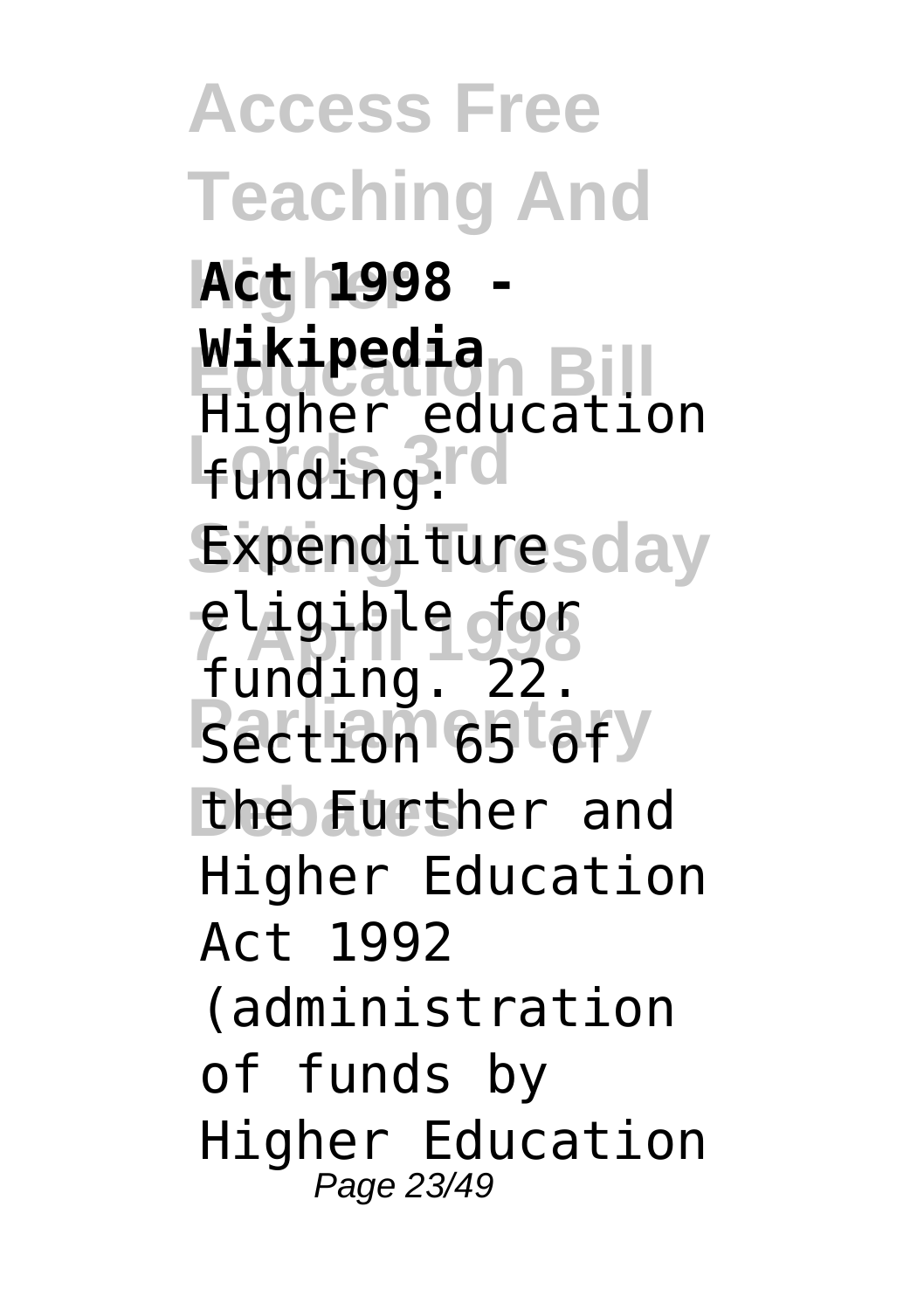**Access Free Teaching And Higher** Funding **Education Bill** Councils), shall **Lords** 3.122, and to have hadsday **7 April 1998** effect, with the **Followinghtary** subsections have effect, and insertion of the after subsection (3)-

### **Teaching and Higher Education** Page 24/49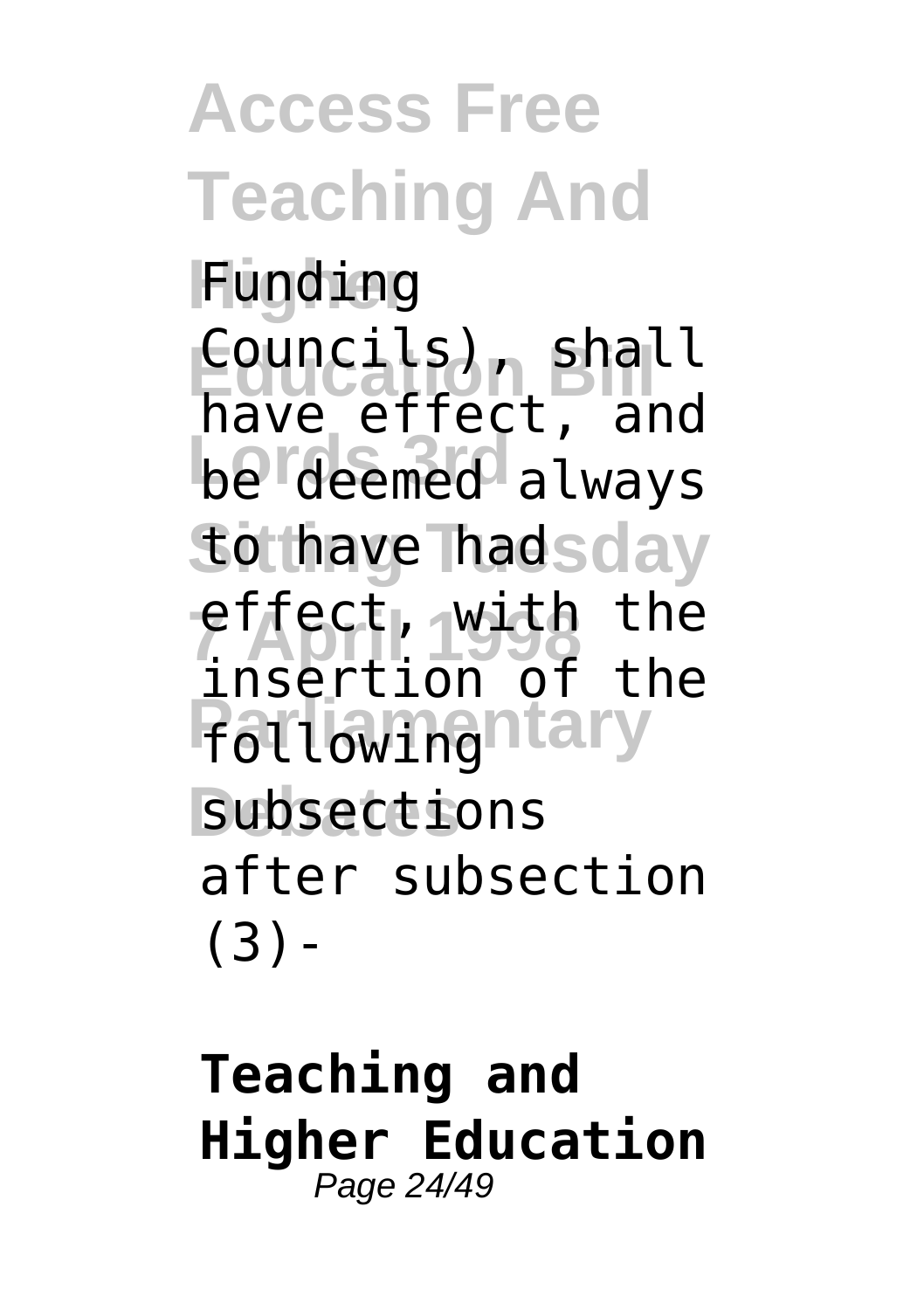**Access Free Teaching And Higher Bill [H.L.] Education Bill** Education and **Lords 3rd** Research Bill witting **Teate** day more competition **Will promotery** socialemobility The Higher and choice that boost productivity in the economy ensure students receive value Page 25/49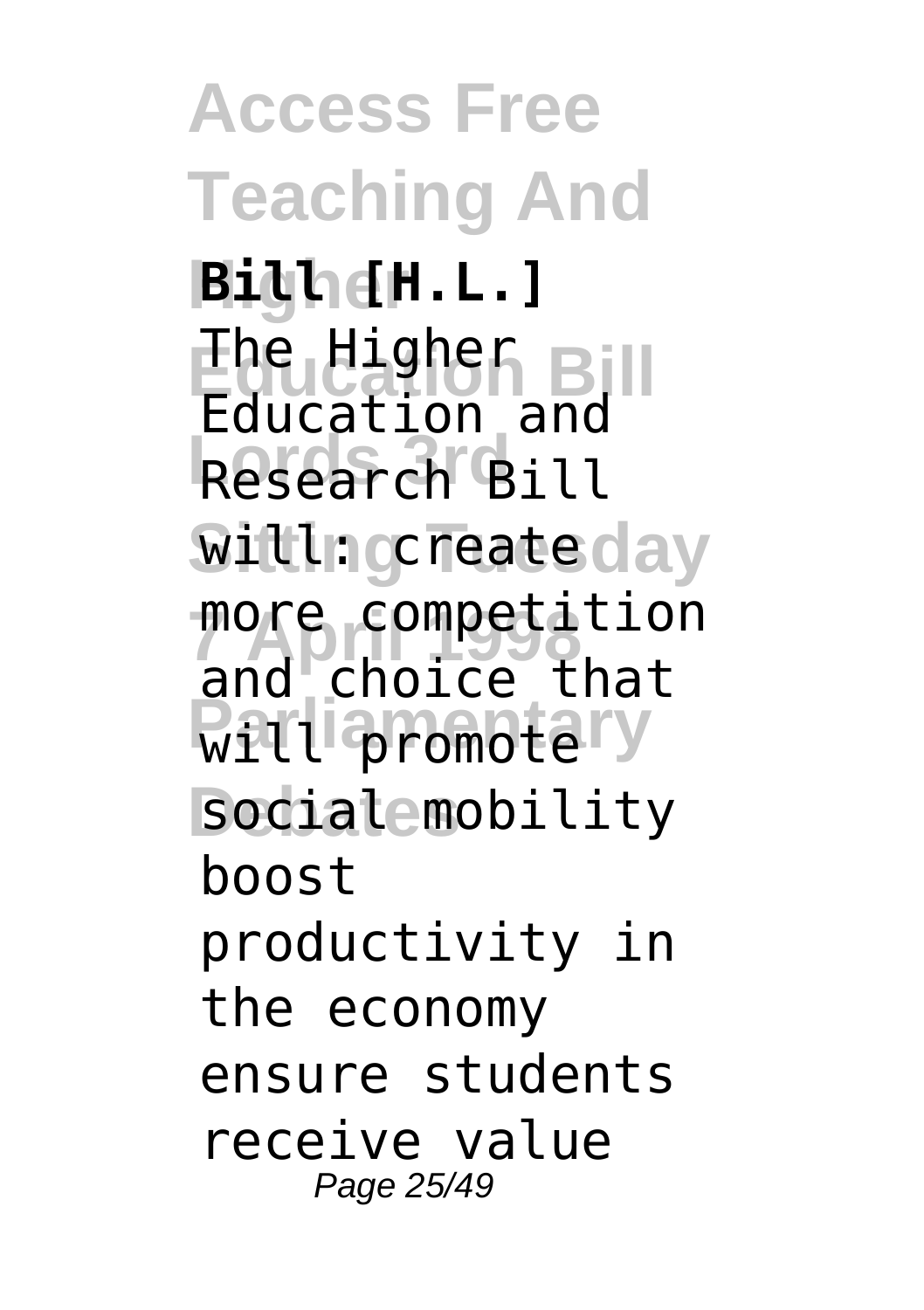**Access Free Teaching And Higher** for money **EGO**Cation Bill

**Lords 3rd Higher Education** and **Research** day **Bill 1999UK Parliamentary** Parliament The Bill is now (law). Summary of the Higher Education and Research Act 2017 A Bill to Page 26/49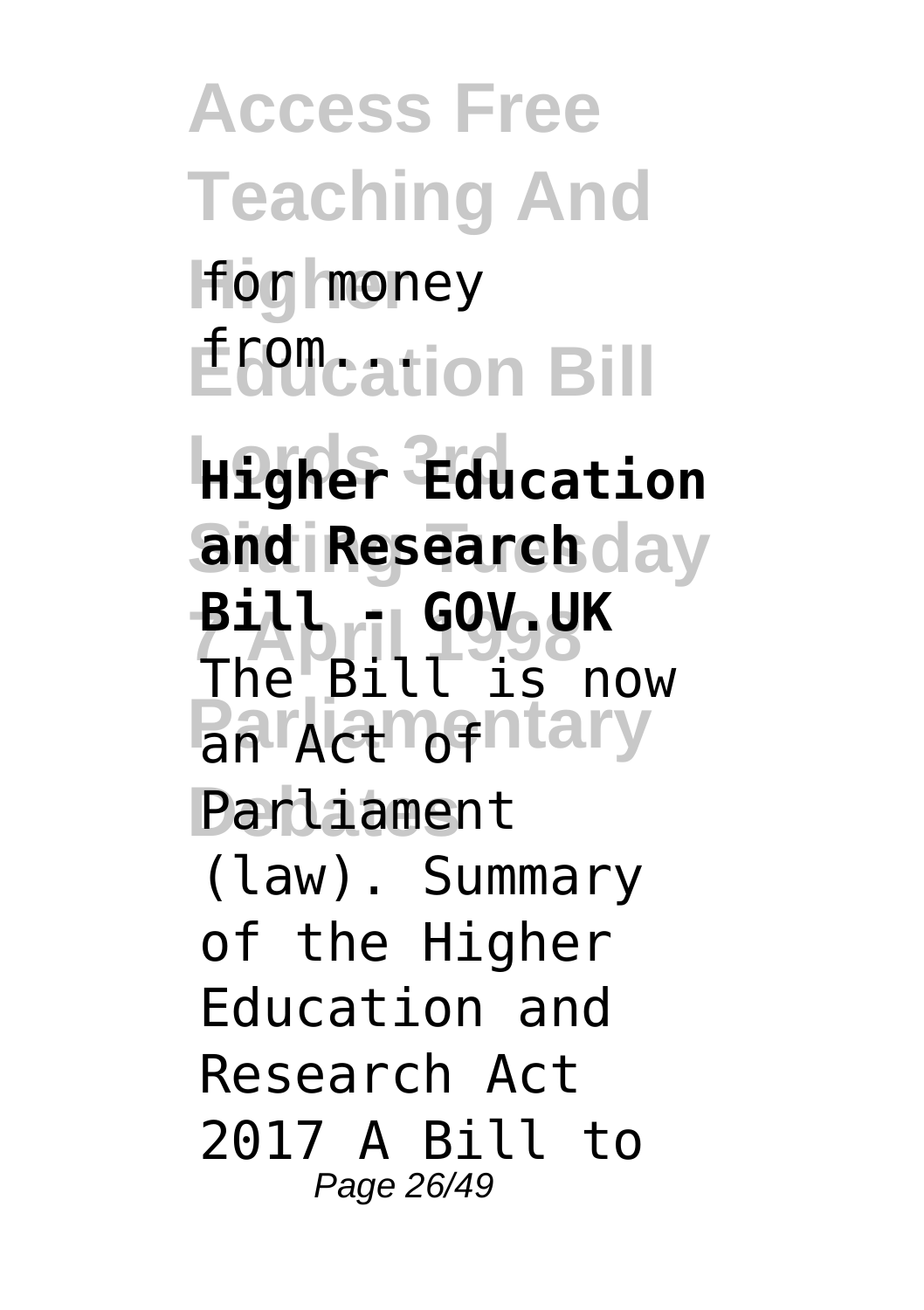**Access Free Teaching And Higher** make provision **Education Bill** about higher **Lords 2018** make provisionay apout<br>alternative **Payments** toary **Debates** students in education and about higher or further education.

#### **Higher Education** Page 27/49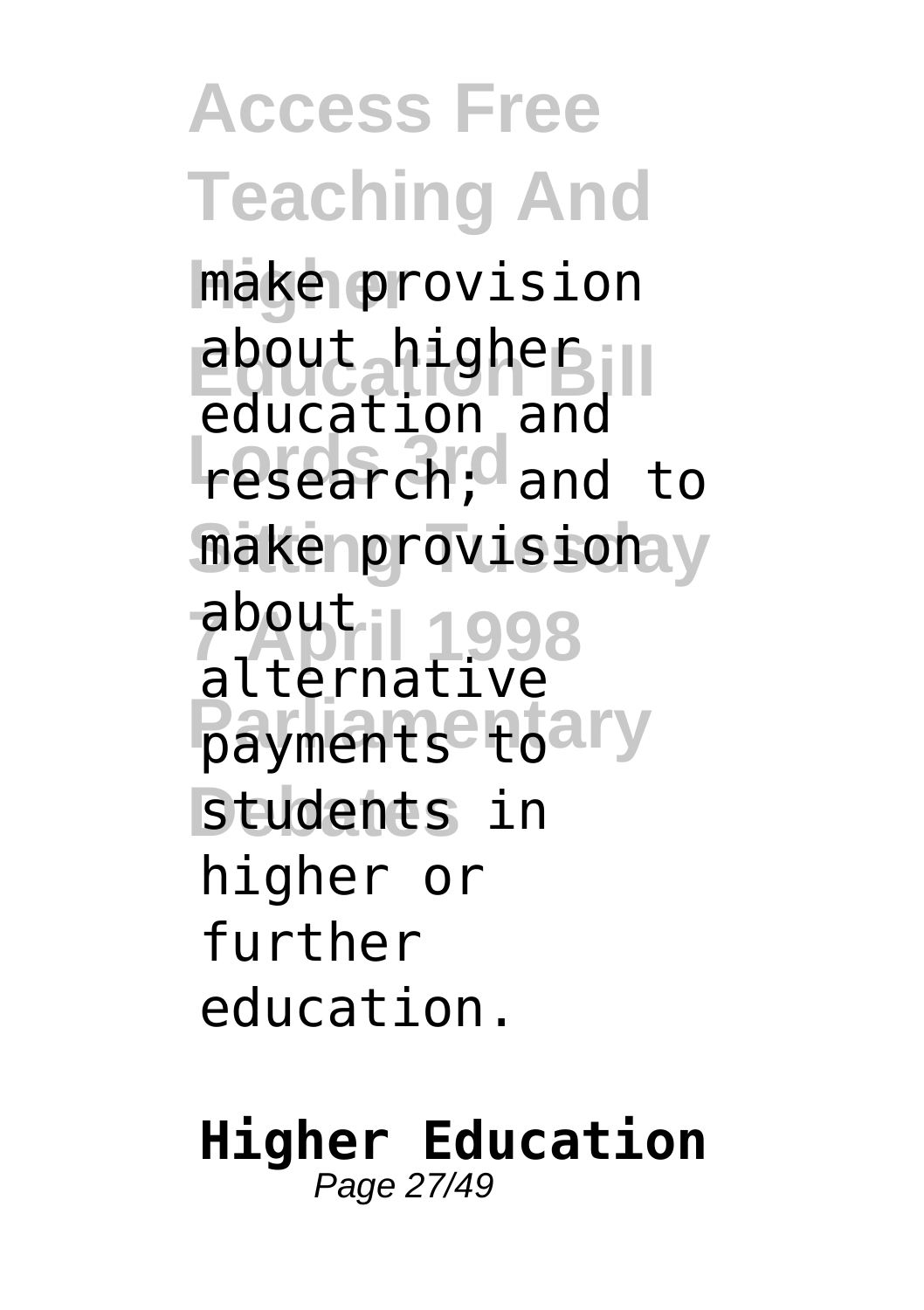**Access Free Teaching And Higher and Research Act Polication Bill Lords 3rd** The Higher Education Actlay **2004 (c 8)** is an Parliament tofy **Debates** the United **Parliament** Act of the Kingdom that introduced several changes to the higher education system Page 28/49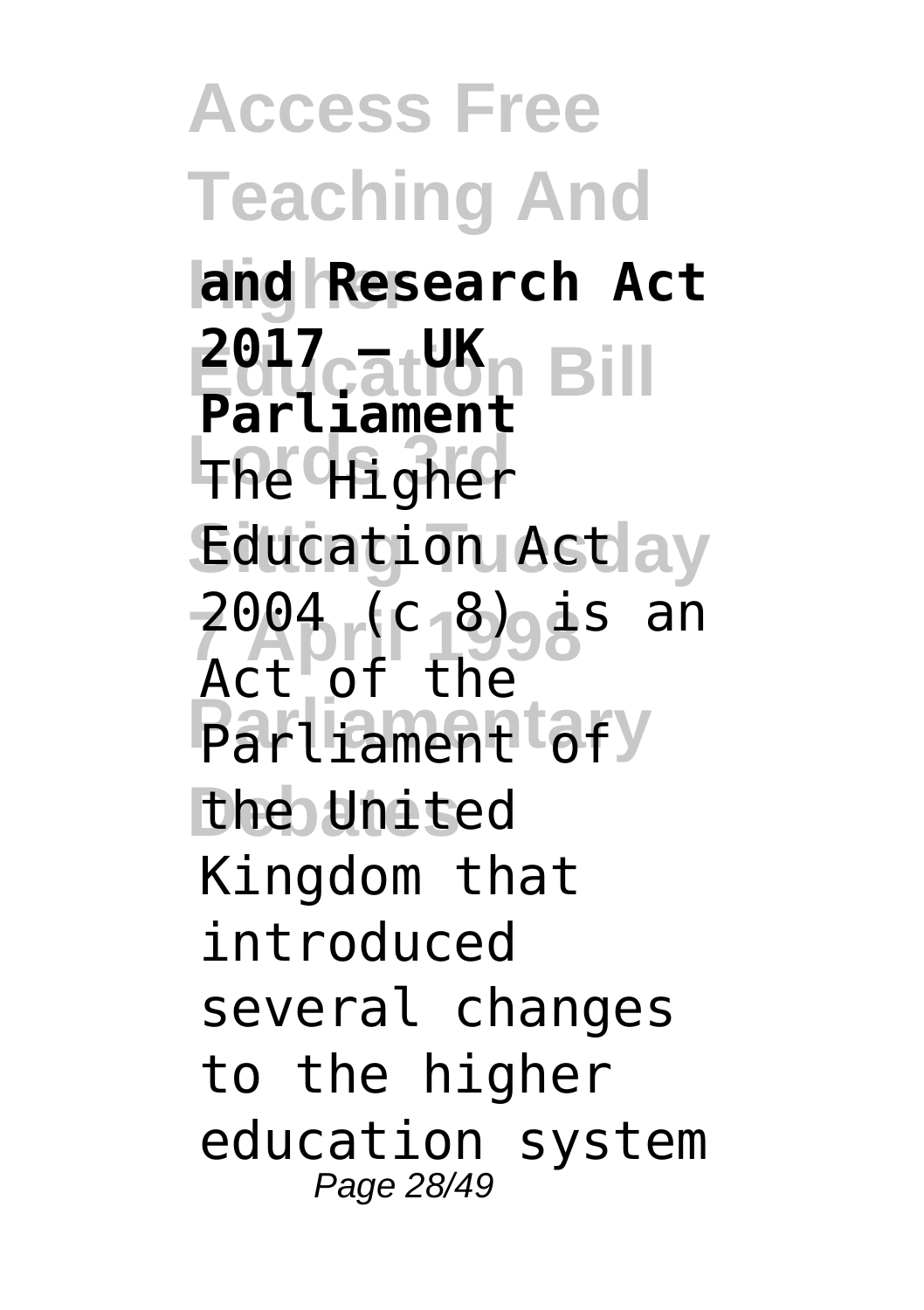**Access Free Teaching And Hingther United Kingdom, the Land ds 3rd** controversiablay **being a major Panding of tary Debates** universities, most important change to the and the operation of tuition fees, which affects England and Page 29/49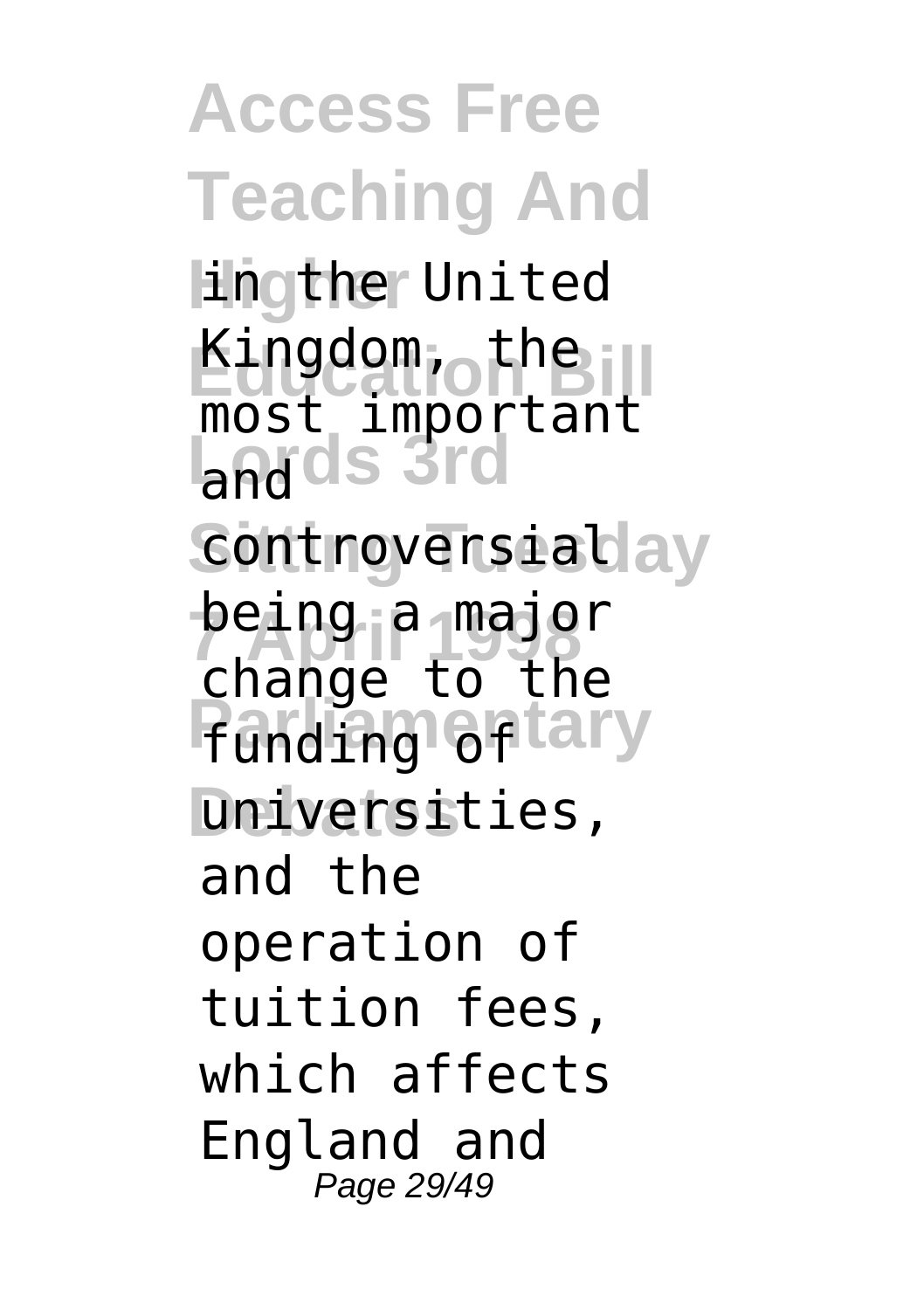**Access Free Teaching And Higher** Wales.University **Education Bill** funding is a **Lords 3rd** for Northern **Sitting Tuesday** Ireland and ... **7 April 1998 Higher Education Retl<sub>2004</sub> attary Debates Wikipedia** devolved matter As is evident from Figure 1, the Higher Education and Research Bill Page 30/49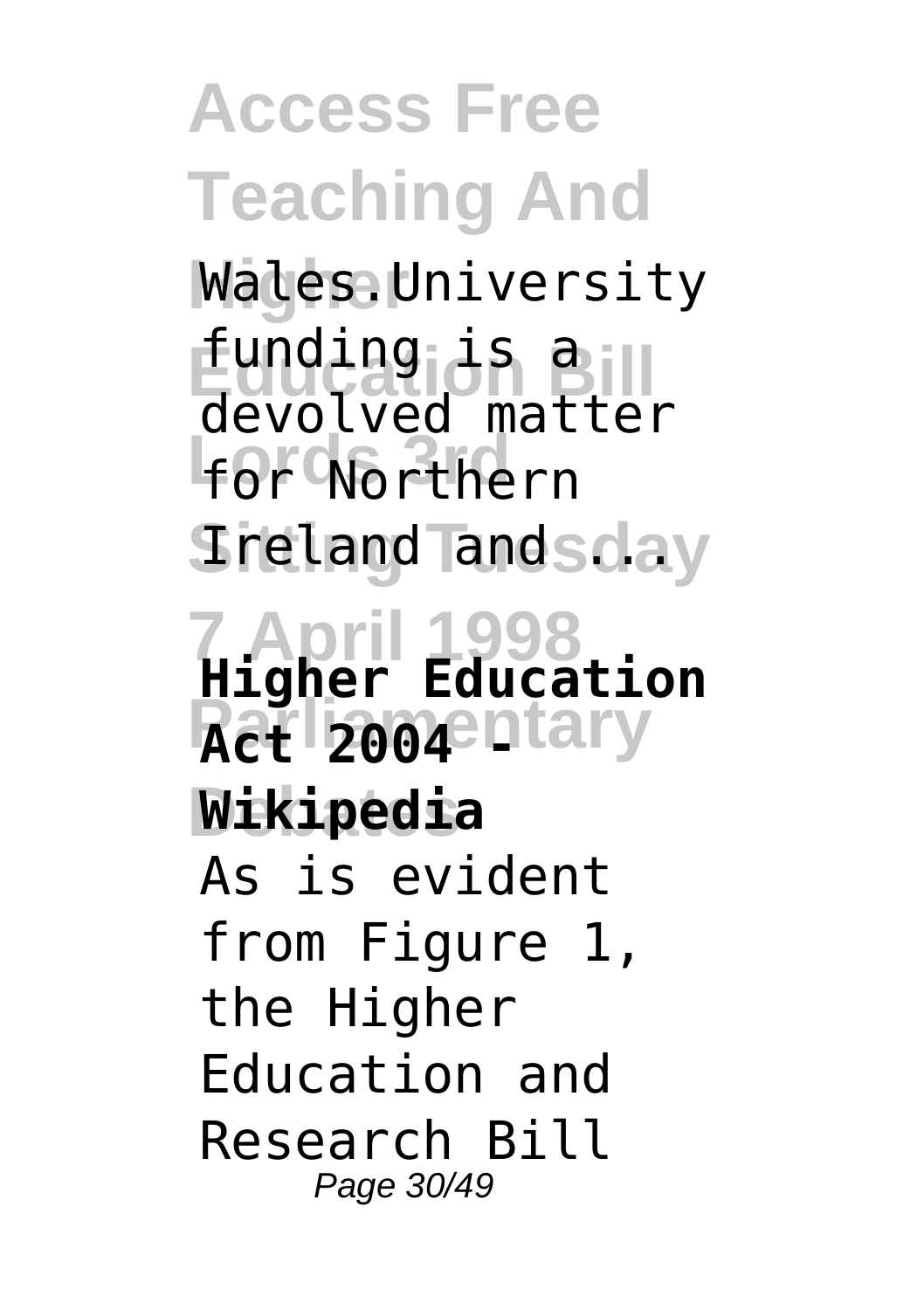**Access Free Teaching And Higher** 2016 decisively **Education Bill** separates **Lords 3rd** research from *Sheifunding sofay* teaching<sub>o</sub>gow to **Partion fees not** directegrant. funding for come mainly from This partly reflects the consequences of the decision of 2004 to allow Page 31/49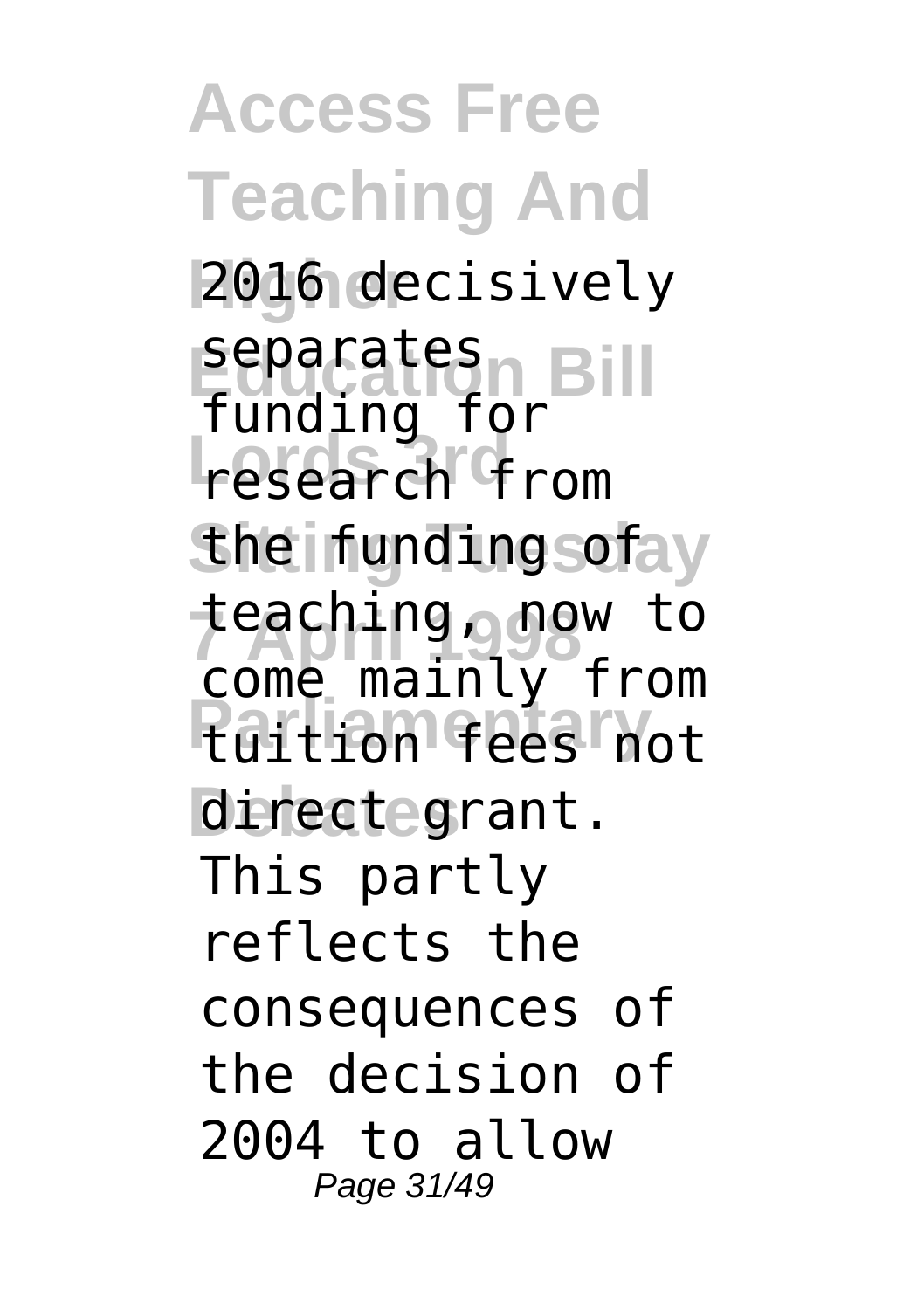**Access Free Teaching And Higher** institutions with only taught **powers** to gain Suniversity<sub>sday</sub> **7 April 1998** title' (in **Parliamentary** Wales though not Debates degree-awarding England and

### **The Higher Education and Research Bill: What's Changing** Page 32/49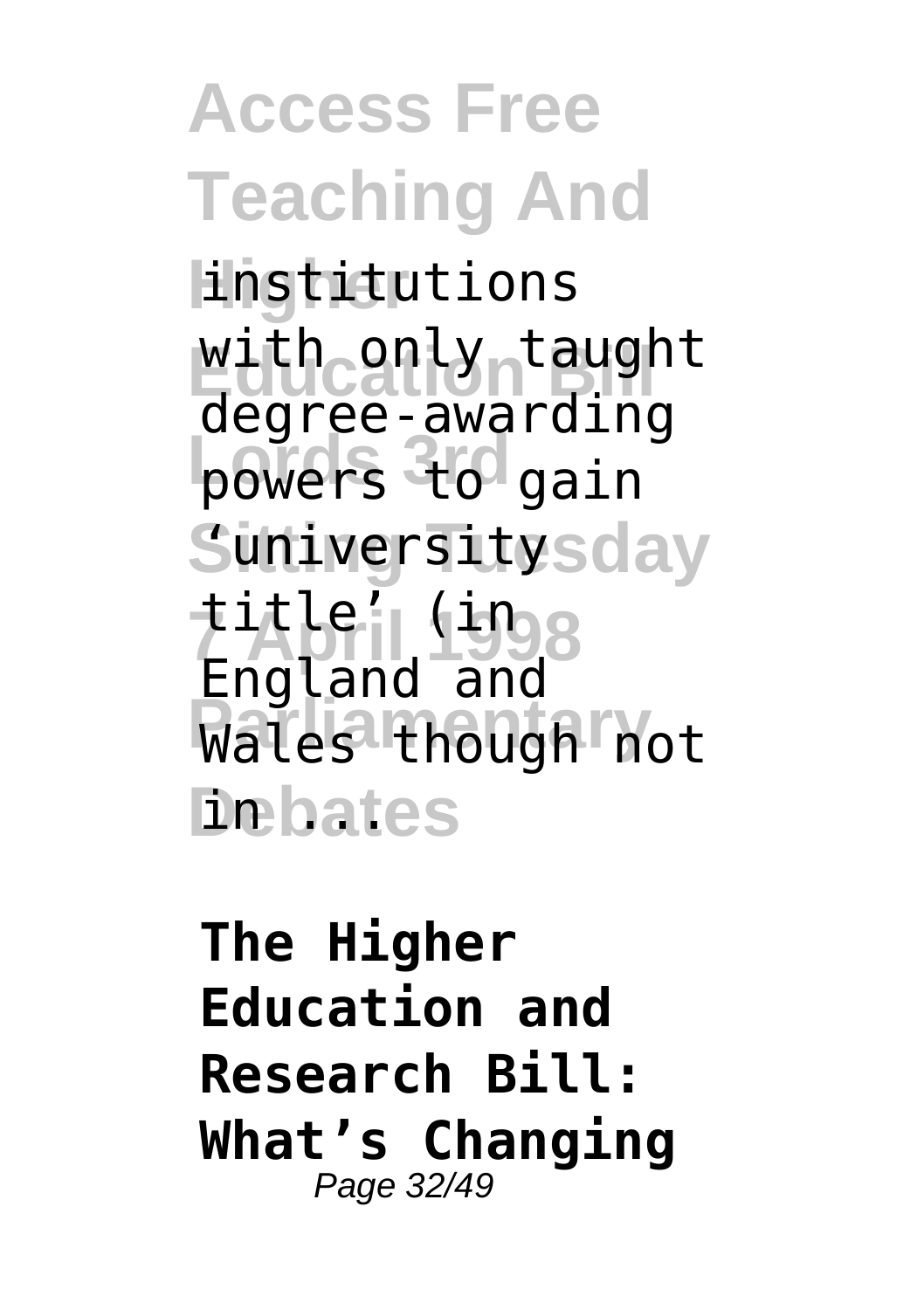**Access Free Teaching And Higher ... Eurther and Bill Lord 3rd**<br>**Act 1992 is up Sitting Tuesday** to date with all **7 April 1998** changes known to **Parliamentary Debates** October 2020. Higher Education be in force on There are changes that may be brought into force at a future date. Page 33/49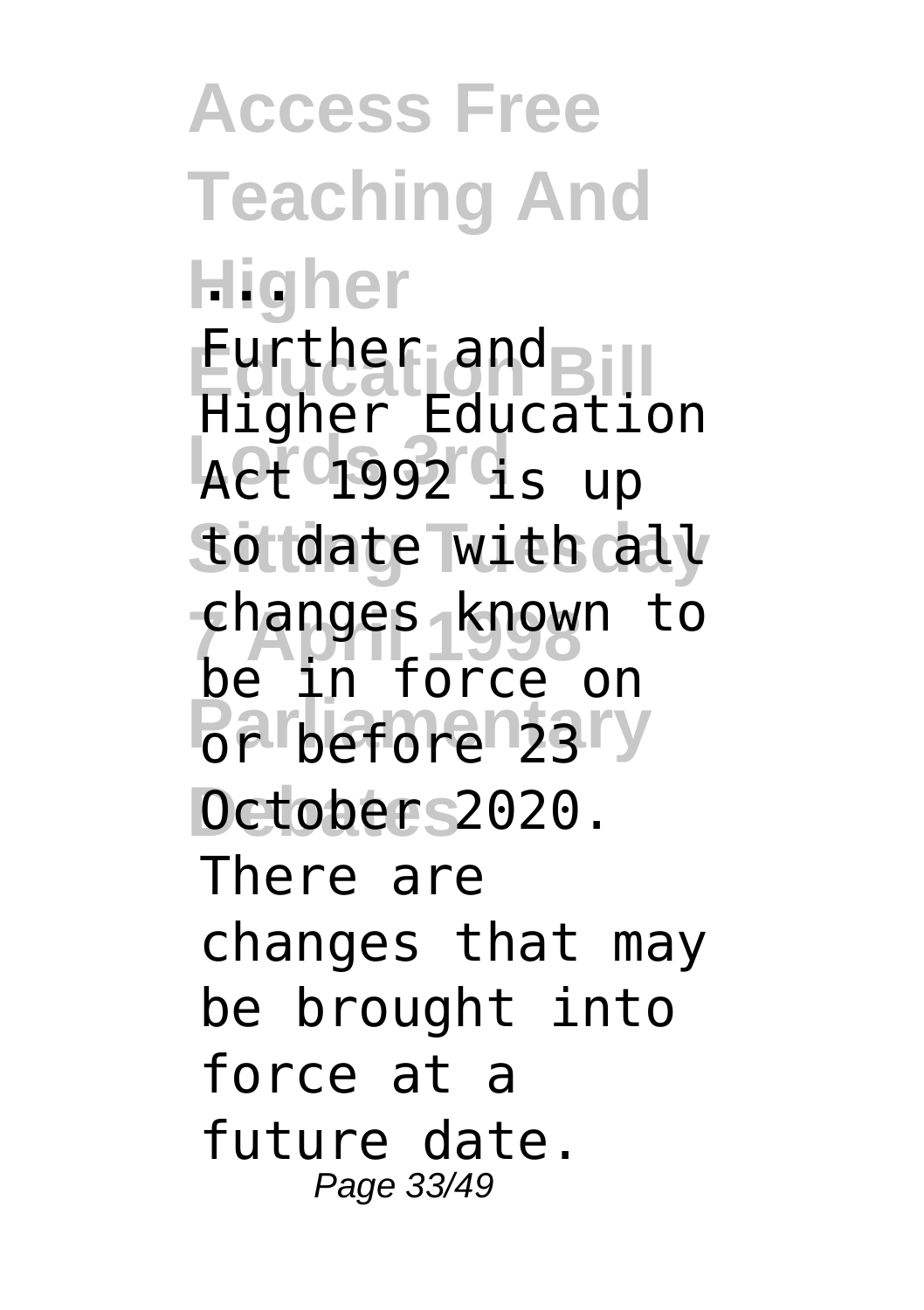**Access Free Teaching And Higher Education Bill Higher Education Lords 3rd Act 1992 - Legis Sitting Tuesday lation.gov.uk For example,<br>through this Brtliamentary** taking steps to **Further and** through this meet our ambition to double the proportion of students from Page 34/49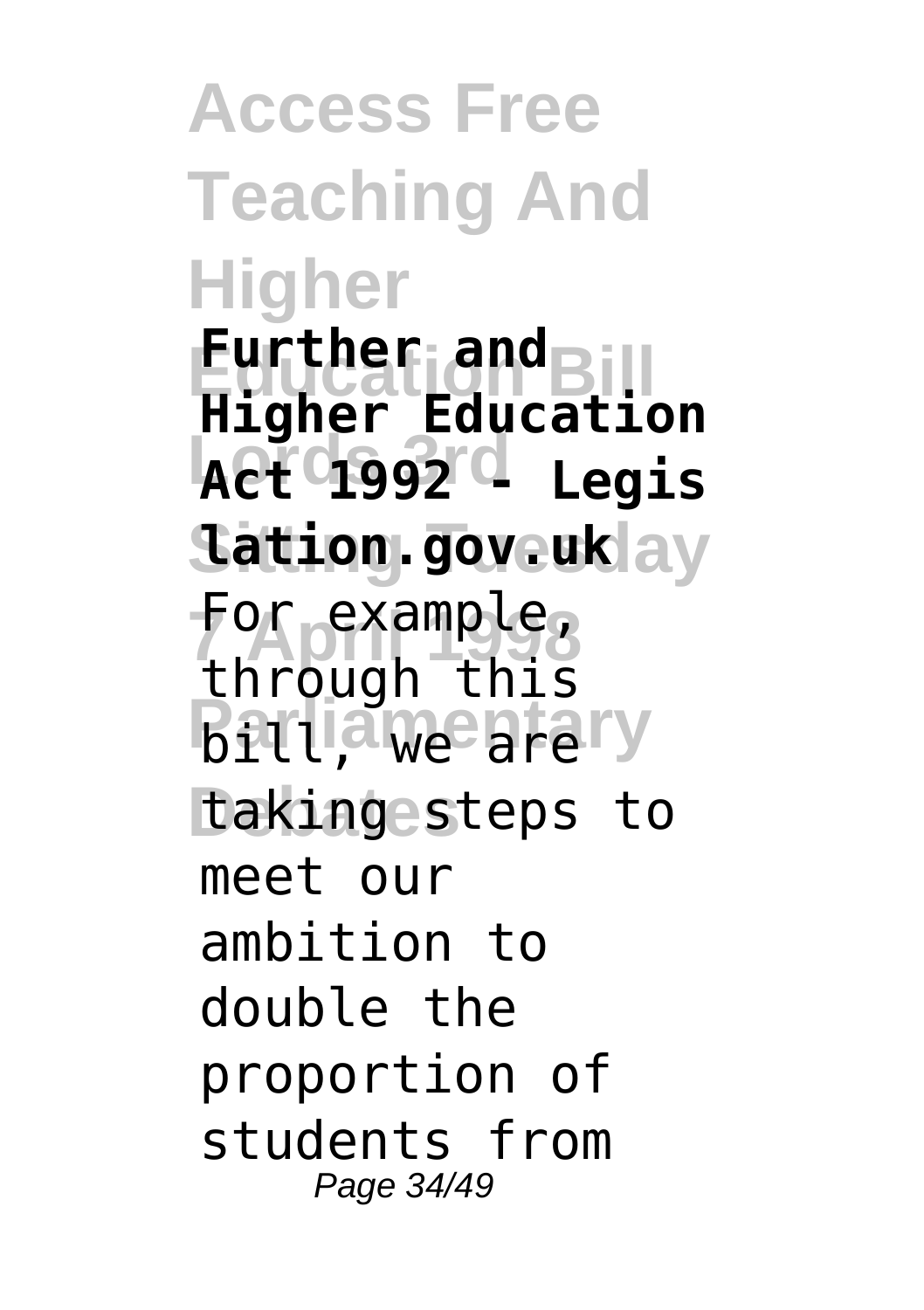**Access Free Teaching And Higher** disadvantaged **backgrounds Lords 3rd** education and to **Sitcrease** the day **7 April 1998** number of ... entering higher

**Parliamentary Jo Johnson: Higher Education and Research Bill - GOV.UK** Higher Education and Research Bill: detailed Page 35/49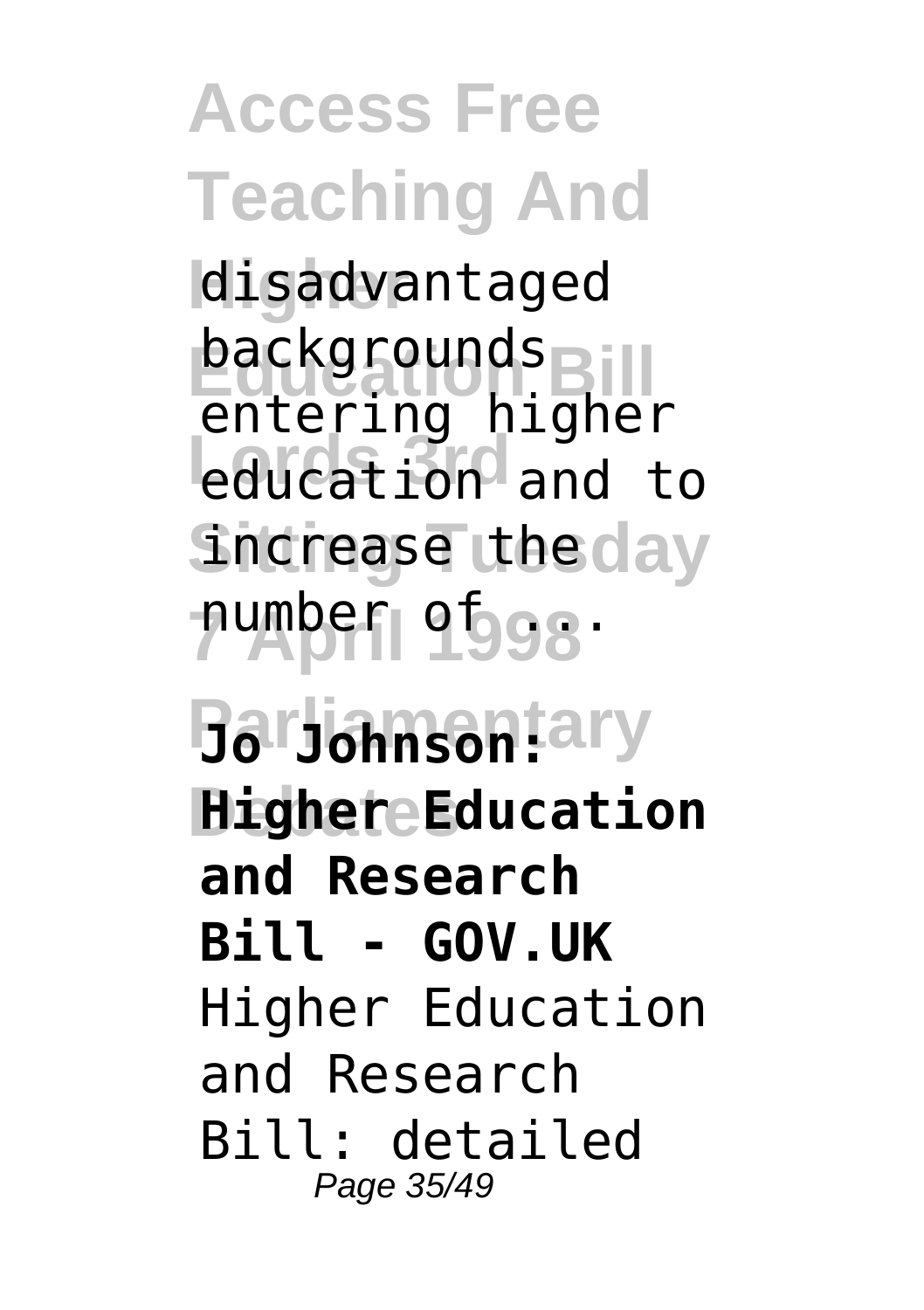**Access Free Teaching And Limpact Assessment Ref:**<br>BIC/16/205 RDE LO74MB 3rd44 pages <sub>G</sub>This e filey may not be 8 **RacHargentary Debates** assistive BIS/16/295 PDF , suitable for technology.

**Higher Education and Research Bill: impact** Page 36/49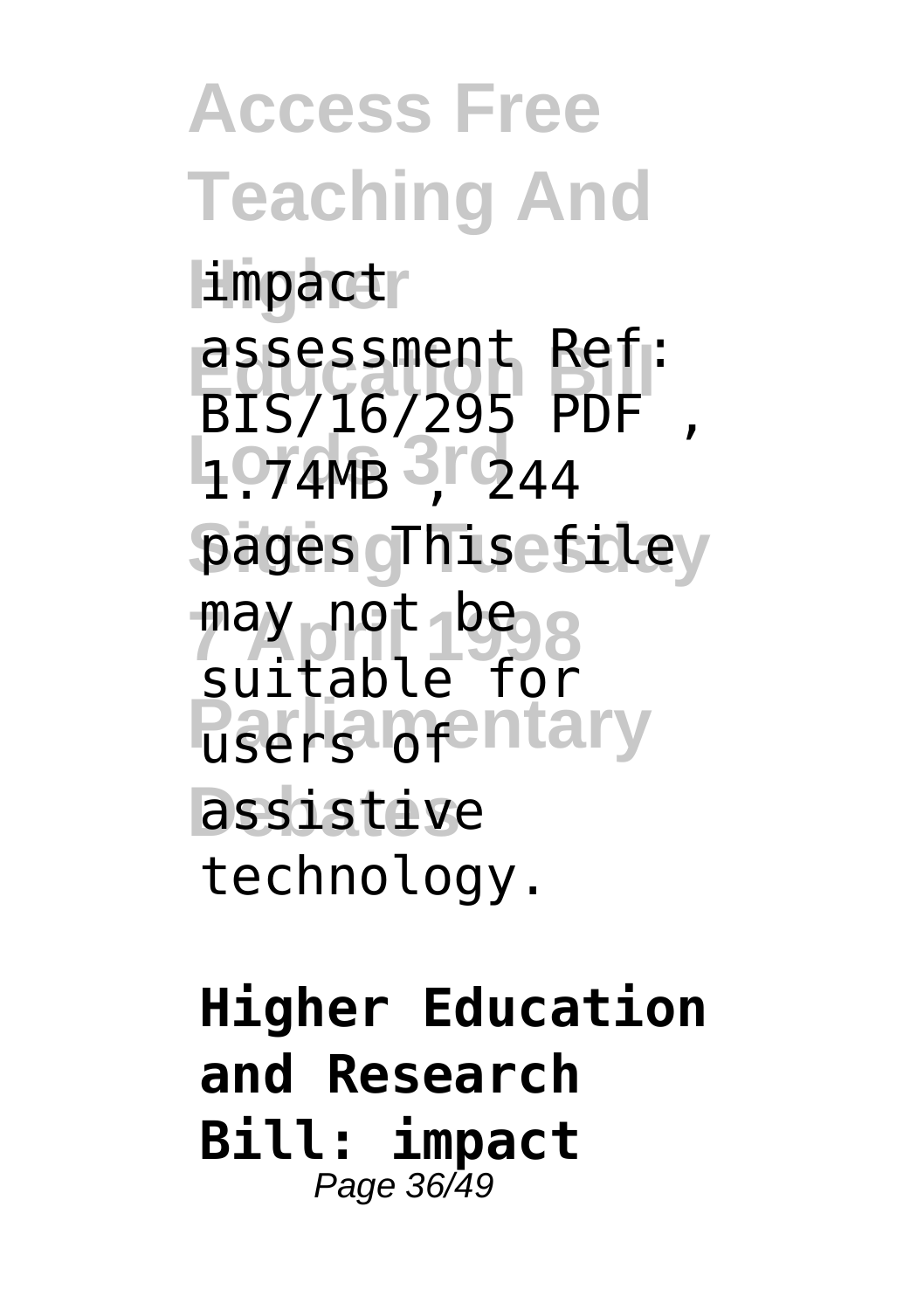**Access Free Teaching And Higher assessment - Education Bill GOV.UK Lournal** Bill **BiltIn35 Tofesday 7 April 1998** 2003-04 The Bill **Parking and ary Debates** Humanities The Higher will establish Research Council and a body for dealing with student complaints. It Page 37/49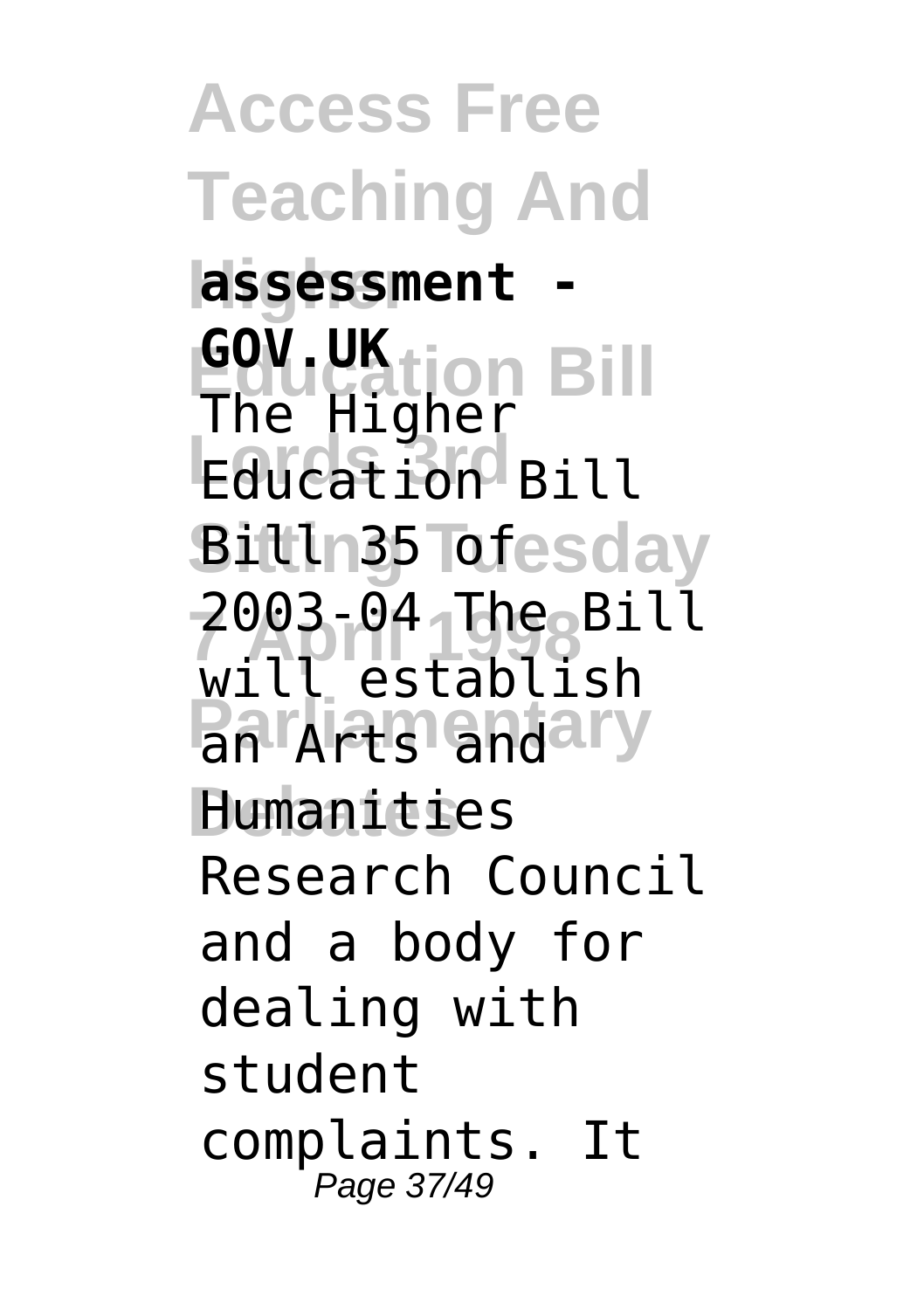**Access Free Teaching And Higher** also makes provision to Ill **Lords 3rd** deferred payment **Sftistudentesday 7 April 1998** tuition fees and **Parliamentary** variable tuition feesaby shigher allow the the charging of education institutions.

**The Higher Education Bill** Page 38/49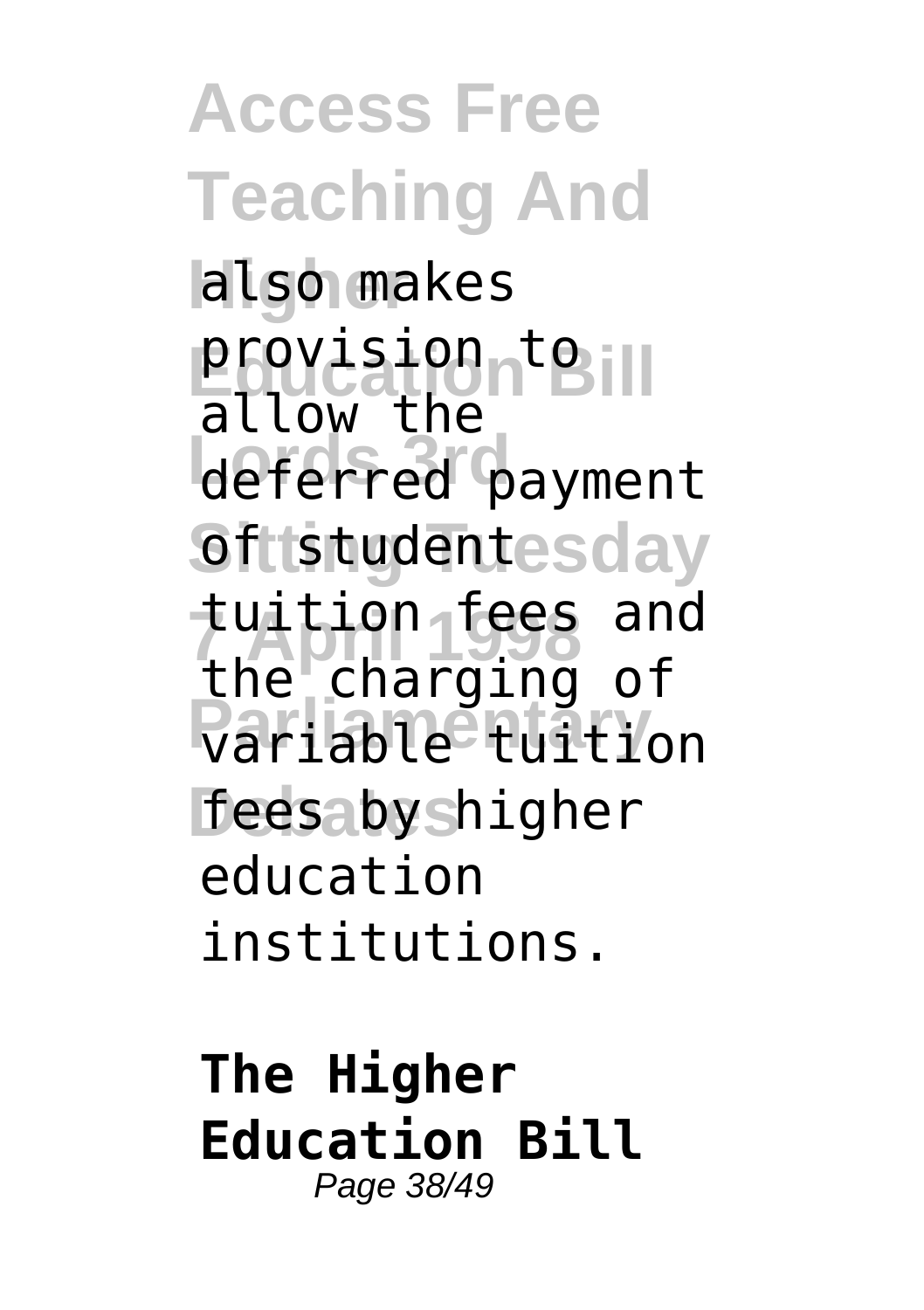**Access Free Teaching And H**iwas privileged **Education Bill** to be a member **Lords 3rd** Committee on **ShatnBill, eanday** the provisions<br>
at the Teaching **Pand Highertary Debates** Education Bill of the Standing of the Teaching develop many of the ideas and the philosophy underpinning that Bill. In Page 39/49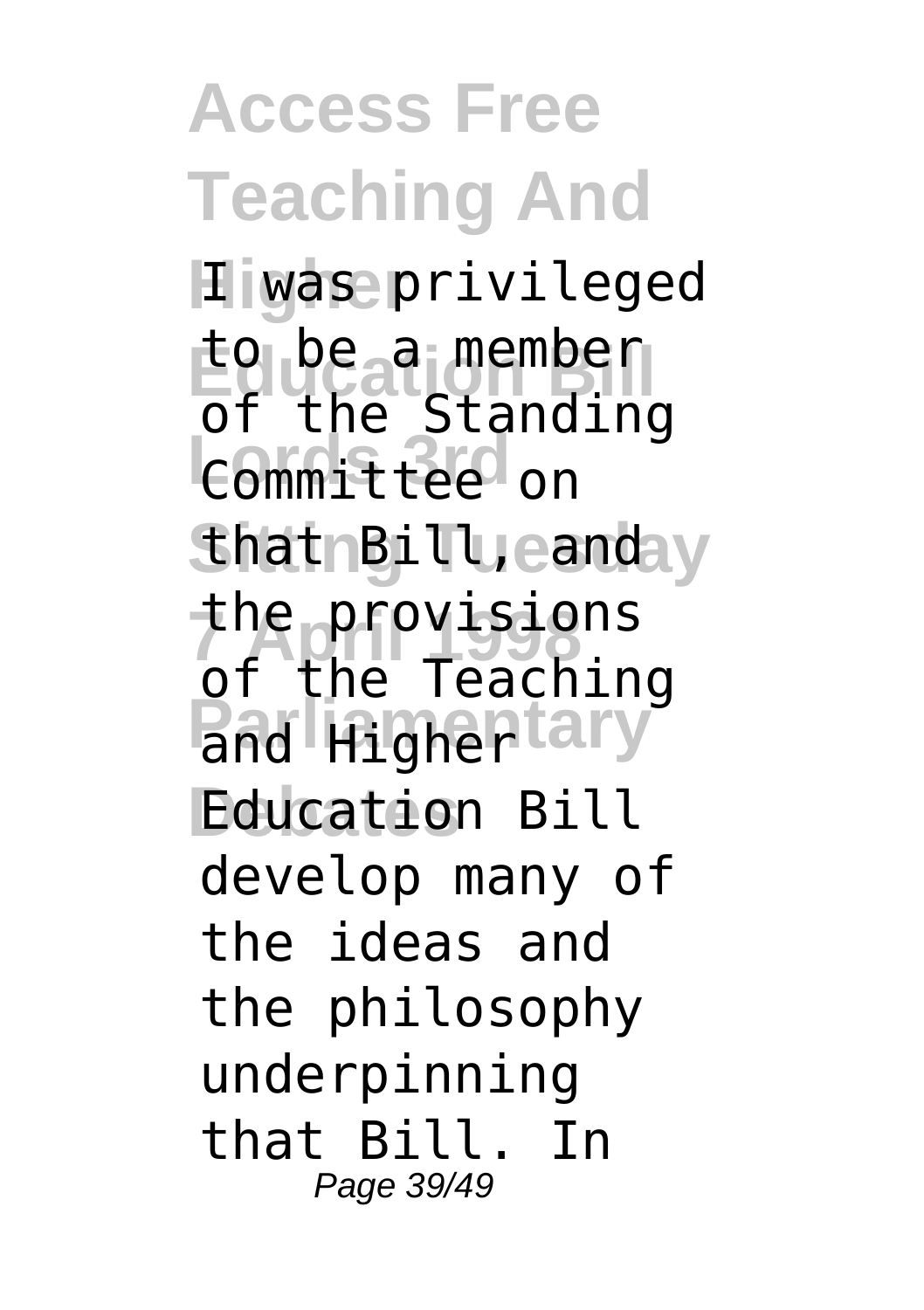**Access Free Teaching And Higher** particular, the **Execution of a Louncil** Will back teachers ay and will develop **Parliamentary** professionalism **Dethe teaching** general teaching the esteem and profession, which people such as the chief education

...

Page 40/49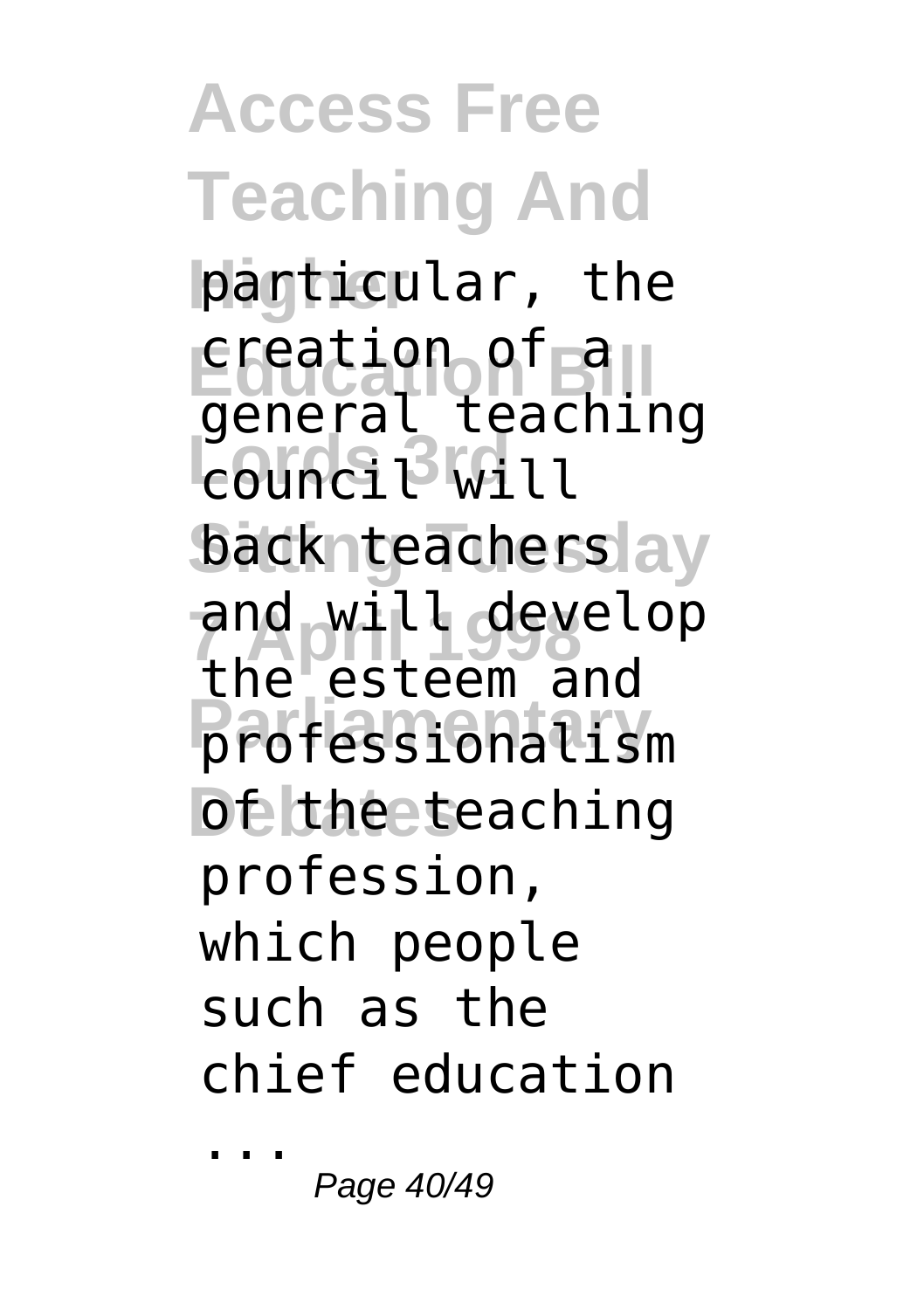**Access Free Teaching And Higher Education Bill Higher Education Lords 3rd Bill [Lords] Sitting Tuesday (Hansard, 16 ... The Highergs Research Billy** passede<sub>its</sub> **Teaching and** Education and Second Reading in the House of Commons, 19th July, by 294 votes to 258. Page 41/49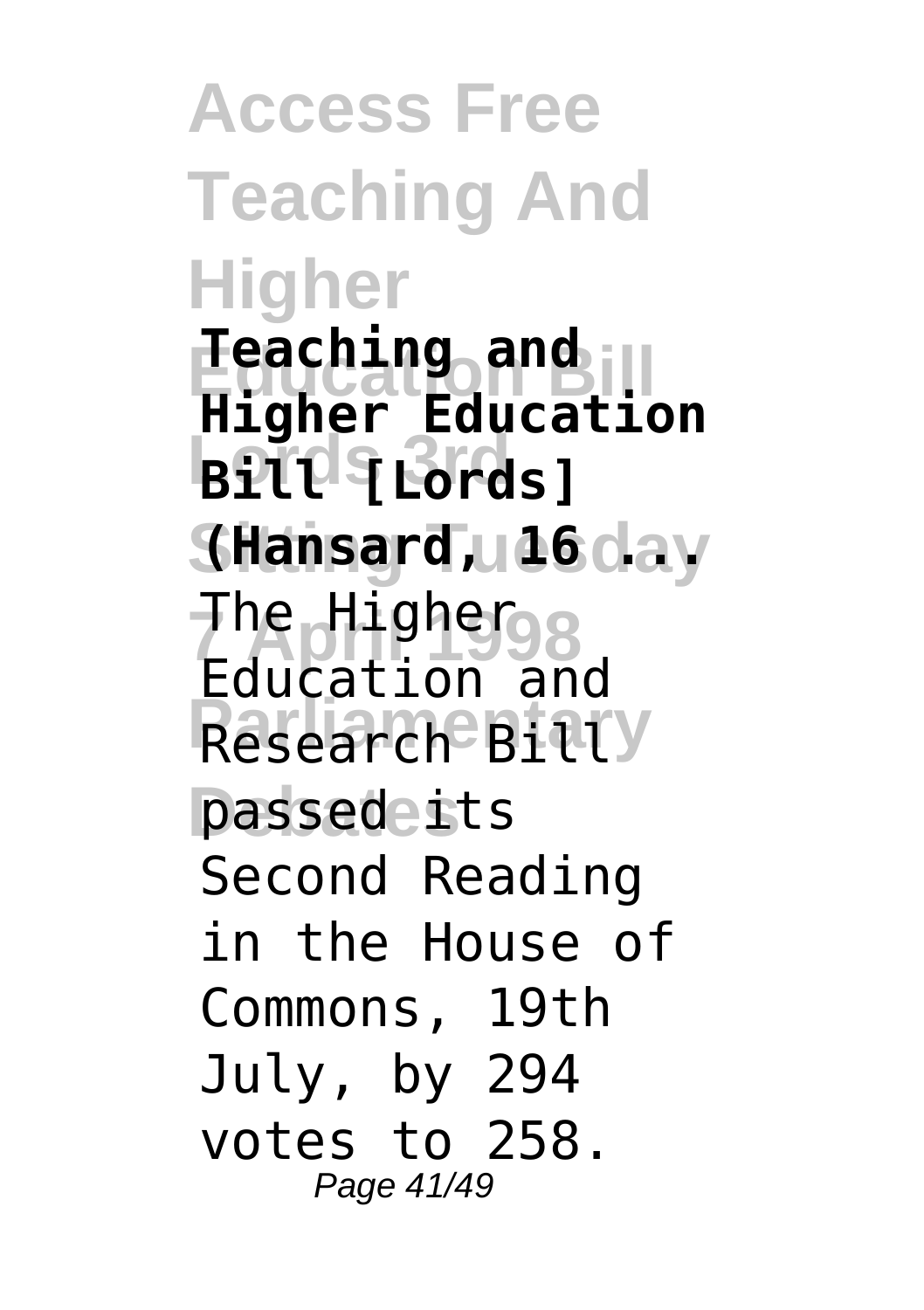# **Access Free Teaching And**

**Higher** The vote was preceded by five **Lords 3rd** of debate. Concerns aboutay **Brexit infused Paramentary Opposition** and a half hours many of the members, with a number arguing that the uncertainty caused by Brexit Page 42/49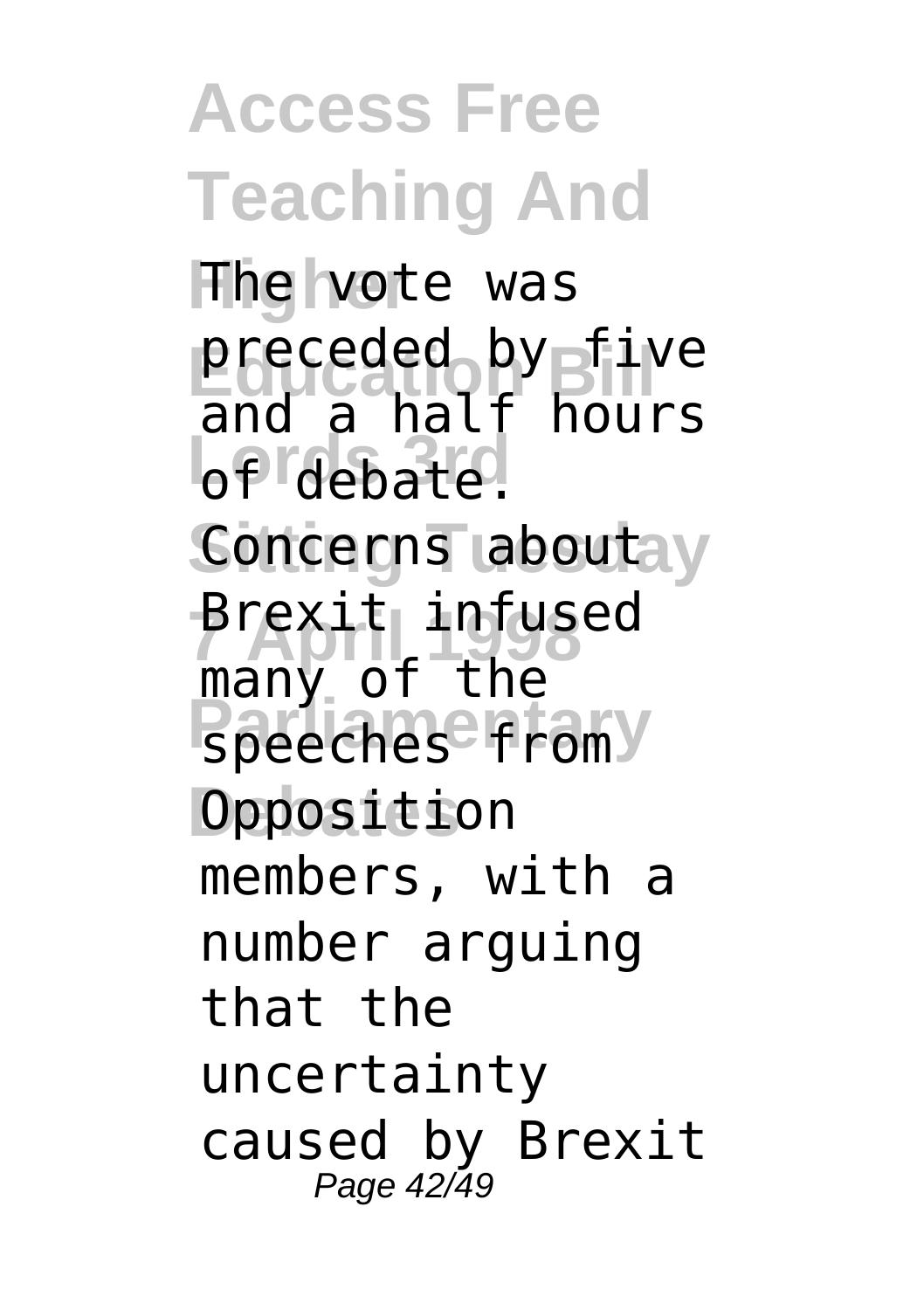**Access Free Teaching And Higher** should lead to **Education Bill** the Bill being **Lords 3rd Sitting Tuesday Higher Education** and revised.

**7 April 1998 Bill | GuildHE Parliamentary Debates** variation in **and Research** teaching quality in the higher education sector, within and between Page 43/49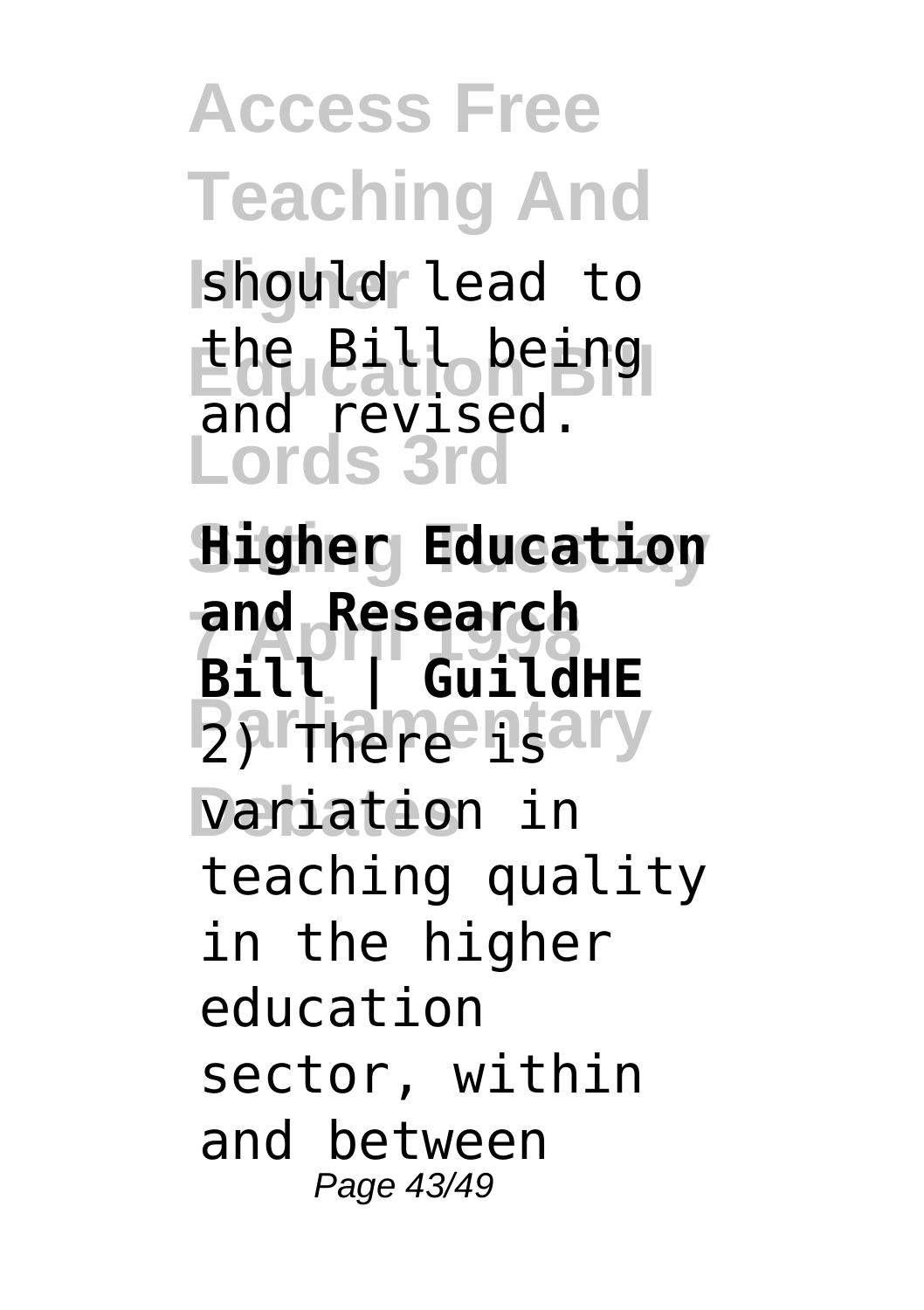**Access Free Teaching And Higher** institutions. 3) **Ehere are weak Lords 3rd**<br> **Higher Education Providers to day** increase the **Parliamentary** teaching in the higher education incentives on standard of sector. 4) Looking forward, the student tuition fee cap, set at £9,000 in Page 44/49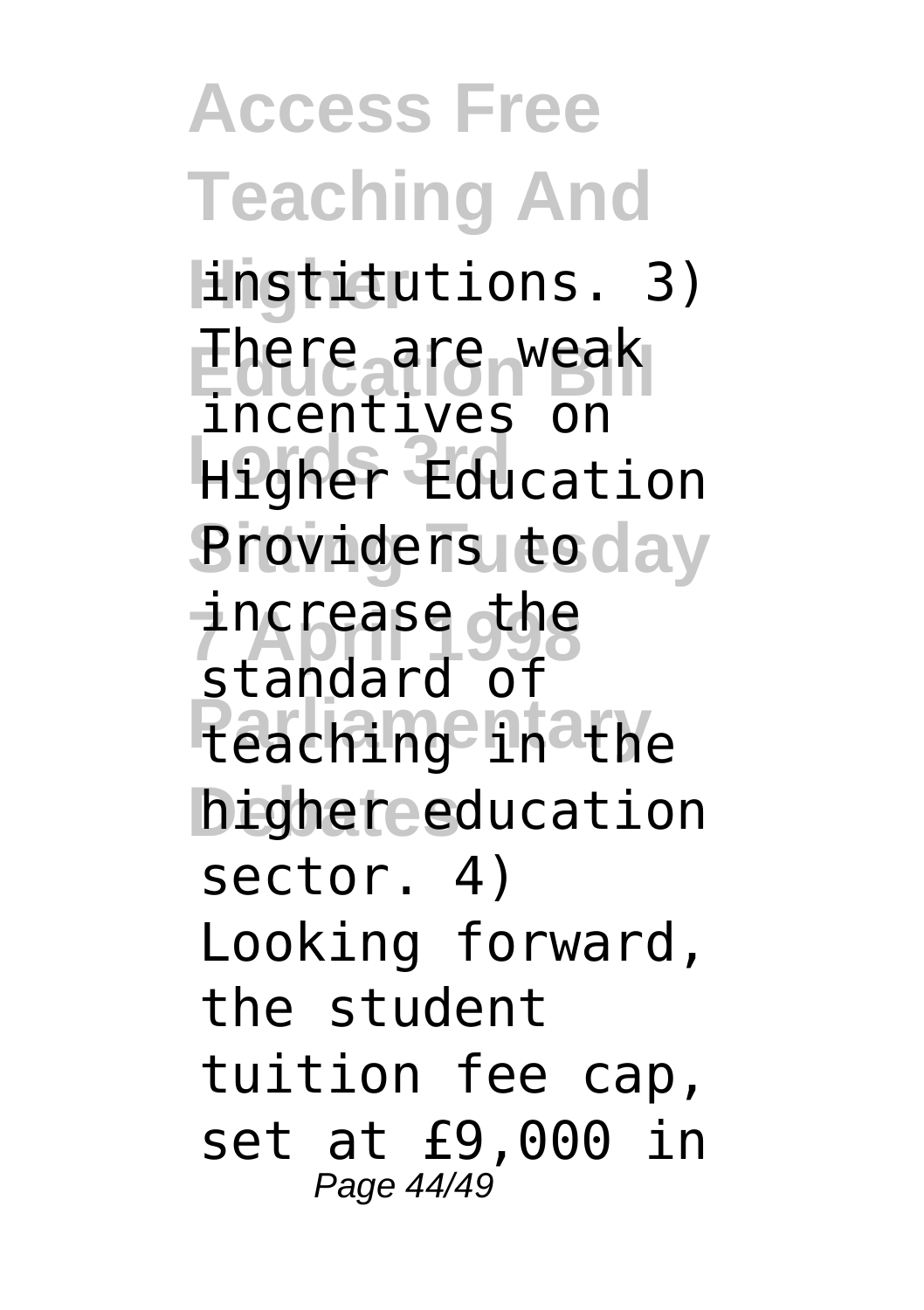**Access Free Teaching And Higher** 2012 (now £8,546 **Education Bill** in real terms), **Lords 3rd Sitting Tuesday Higher Education 7 April 1998 and Research Parliamentary Digheres** increasingly **Bill - gov.uk** Education, Volume 25, Issue 7 (2020) Articles . Article. Why Page 45/49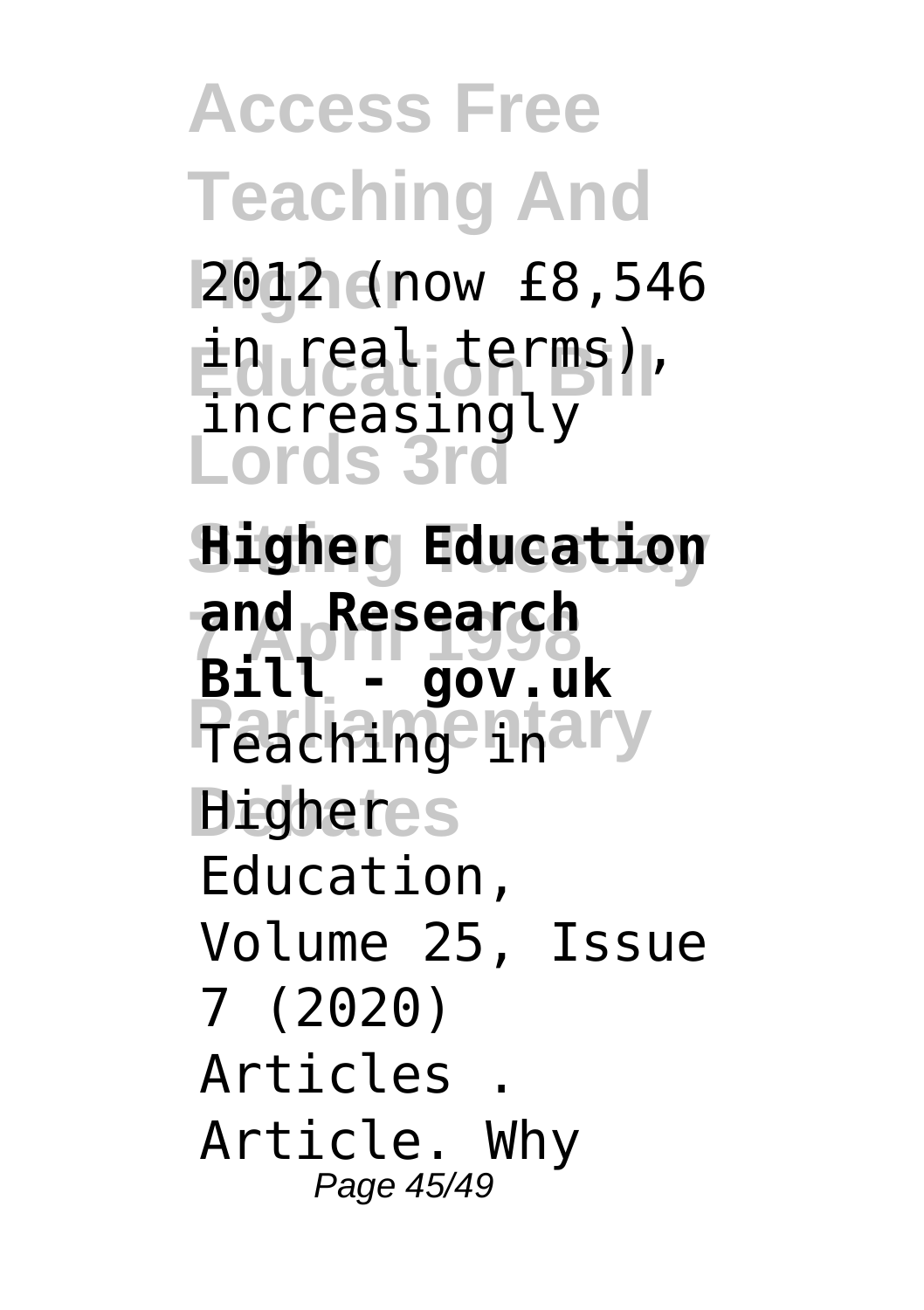**Access Free Teaching And Higher** decolonising the **Education Bill** South African **Lordiculum** will **failng aloshnay** Vandeyar o.98 Published nary **Debates** online: 26 Mar university Pages: 783-796. 2019. Abstract | Full Text | References | PDF (1146 KB) | EPUB ...

Page 46/49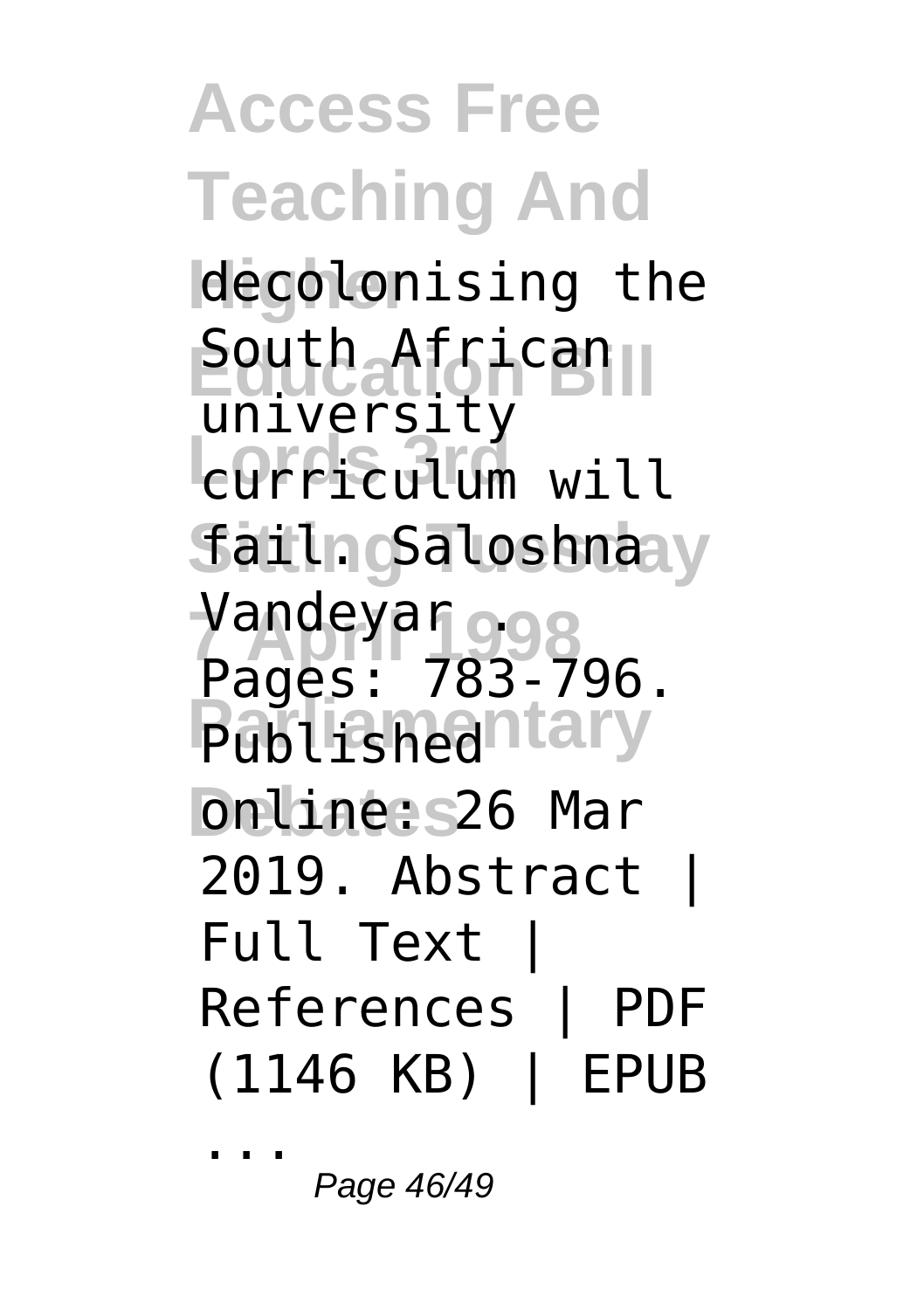**Access Free Teaching And Higher Education Bill Teaching in Lords 3rd Education: Vol 25ttiNg Tuesday 5ep 01, 2020 Producation billalords** 3rd **Higher** teaching and sitting tuesday 7 april 1998 parliamentary debates Posted By Nora Page 47/49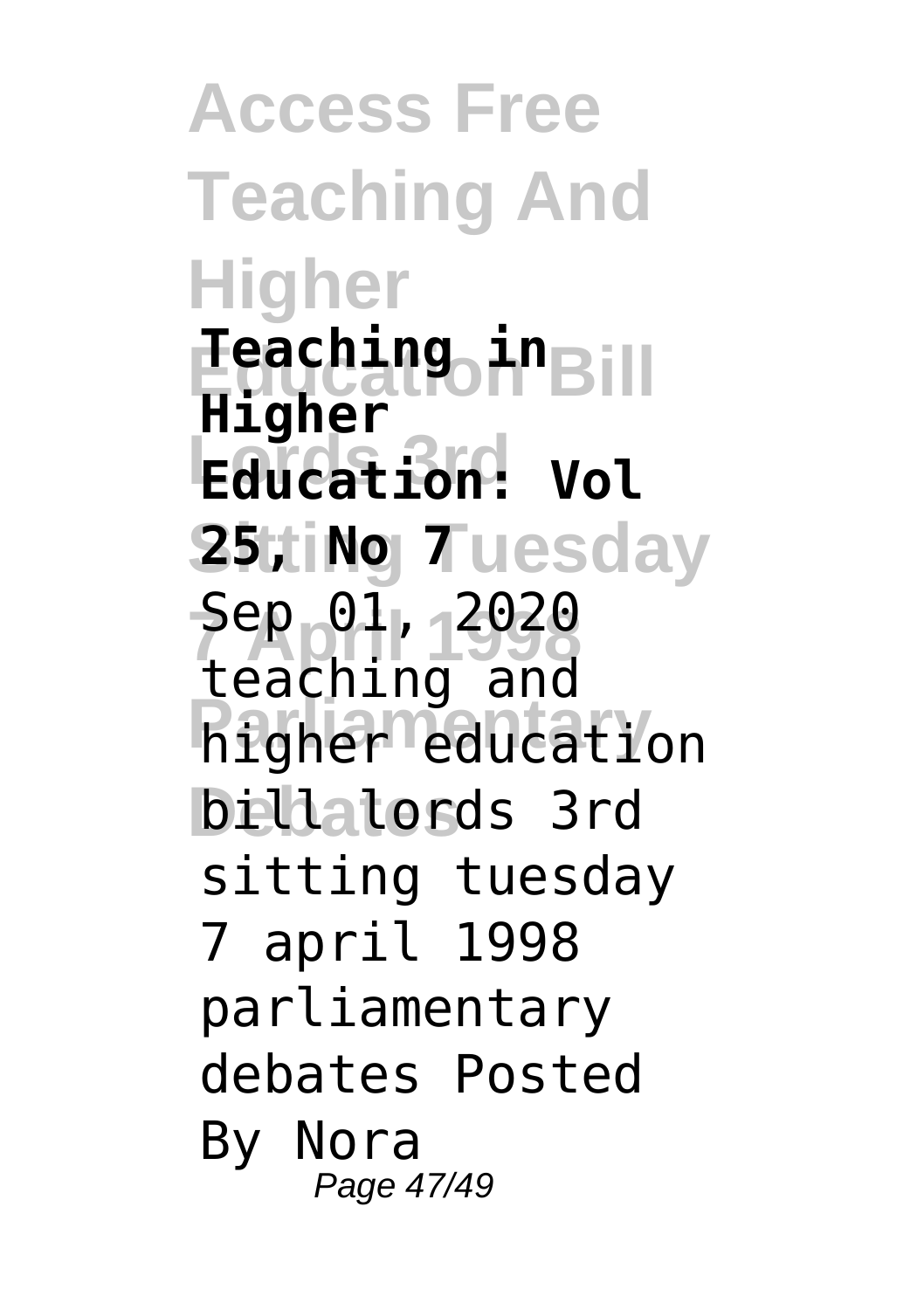**Access Free Teaching And Higher** RobertsLtd TEXT **Education Bill** Online PDF Ebook **Lords 3rd** Epub Library **Setteg Tuesday 7 April 1998** recognition of **Benefits** of aboth **Debates** teaching and ID f956262e the wider social research would help universities regain public goodwill says Page 48/49